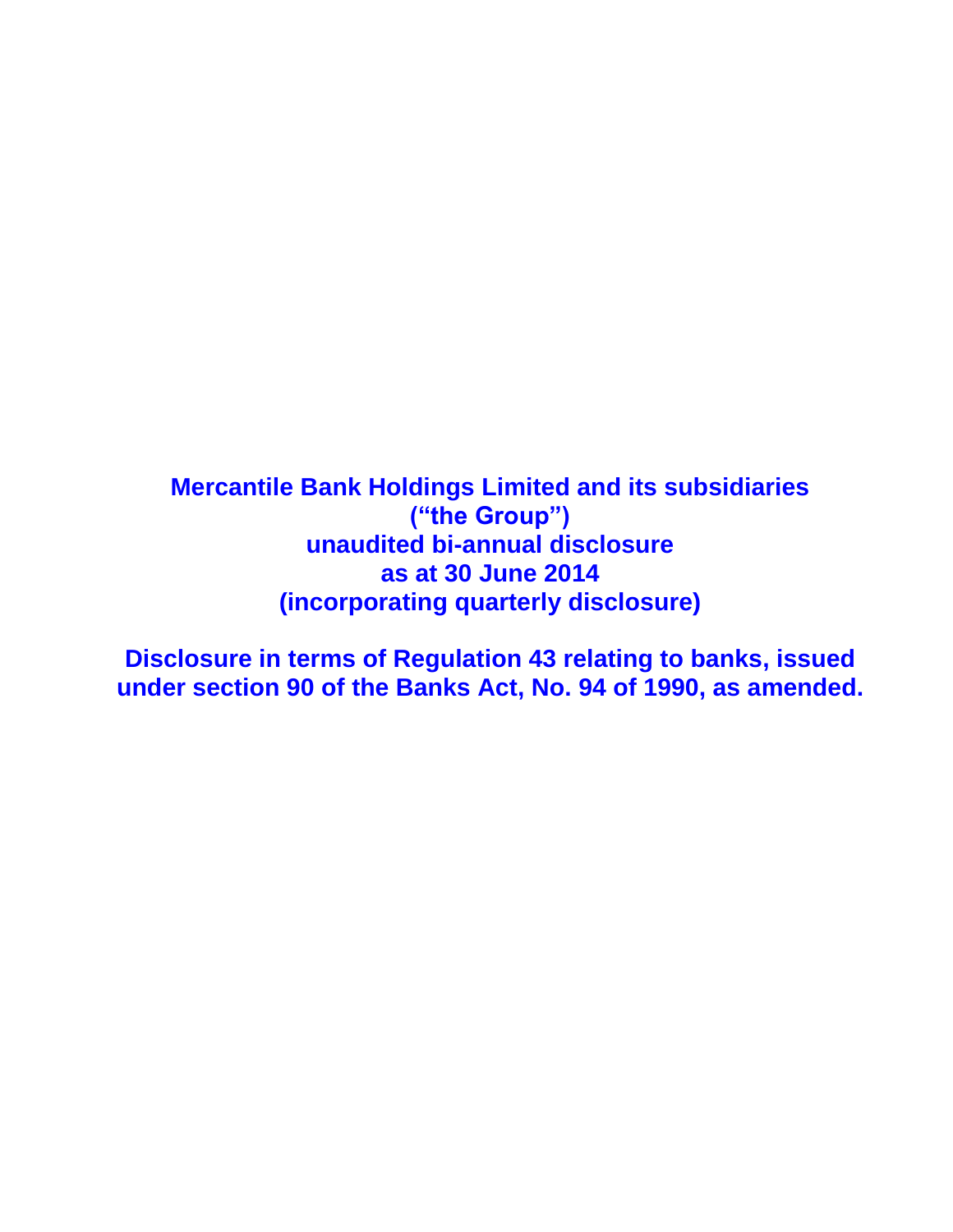**1. Basis of compilation**

The following information is compiled in terms of Regulation 43 relating to banks, issued under section 90 of the Banks Act, No.94 of 1990 (as amended) ("the Regulations"), which incorporates the Basel 3 Pillar Three requirements on market discipline.

All disclosures presented below are consistent with those disclosed in terms of International Financial Reporting Standards ("IFRS"), unless otherwise stated. In the main, differences between IFRS and information disclosed in terms of the Regulations relate to the definition of capital and the calculation and measurement thereof.

These disclosures have been prepared in compliance with the Group's disclosure policy.

#### **2. Scope of reporting**

This report covers the consolidated results of Mercantile Bank Holdings Limited and its subsidiaries ("the Group") for the period ending 30 June 2014.

Mercantile Bank Holdings Limited is a registered bank-controlling and investment-holding company. Its 100% holding company is Caixa Geral de Depósitos S.A. ("CGD"), a company registered in Portugal.

The consolidated approach adopted for accounting purposes is consistent with the approach adopted for regulatory purposes. The descriptions and details of the consolidated entities within the Group are as follows:

|                                        | <b>Effective</b> | <b>Nature of</b>                | <b>Fully</b> |
|----------------------------------------|------------------|---------------------------------|--------------|
|                                        | holding          | <b>business</b>                 | consolidated |
|                                        | %                |                                 |              |
| <b>Company name</b>                    |                  |                                 |              |
| <b>Mercantile Bank Limited</b>         | 100              | <b>Banking</b>                  | <b>Yes</b>   |
| Mercantile Insurance Brokers (Pty) Ltd | 100              | Insurance and assurance brokers | <b>Yes</b>   |
| LSM (Troyeville) Properties (Pty) Ltd  | 100              | <b>Property holding</b>         | <b>Yes</b>   |
| Portion 2 of Lot 8 Sandown (Pty) Ltd   | 100              | <b>Property holding</b>         | <b>Yes</b>   |
| Mercantile Rental Finance (Pty) Ltd    | 74.9             | <b>Rental finance</b>           | <b>Yes</b>   |
| <b>Compass Securitisation (RF) Ltd</b> | 74.9             | <b>Securitisation vehicle</b>   | <b>Yes</b>   |

Other than Regulatory capital adequacy requirements, there are currently no restrictions or other major impediments on the transfer of funds or capital within the Group.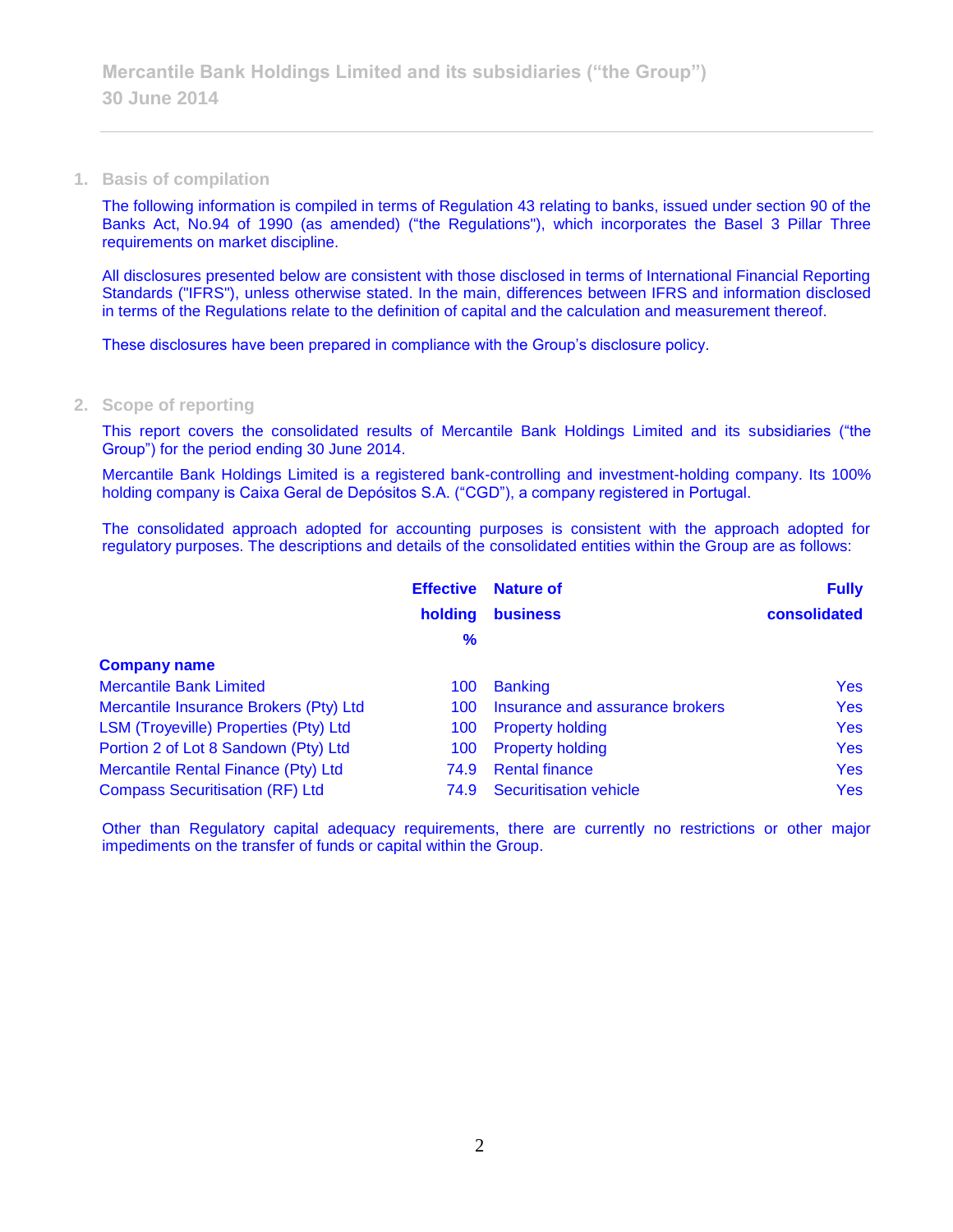**3. Detailed disclosures**

#### **3.1 Credit risk**

The Group has adopted the standardised approach to determine the capital requirement for credit risk on all portfolios. The Group does not intend to migrate to the internal ratings based approach for credit risk in the short-term.

The Group primarily advances funds to unrated counterparties. In the case of exposures to rated counterparties, the process of risk weighting these exposures is in accordance with the requirements of the Regulations.

**Table 3.1.1 Gross credit risk exposures**  As at 30 June 2014

|                                                           | <b>Gross</b><br>exposure(2) | <b>Risk-weighted</b><br>exposure | <b>Total capital</b><br>required (@<br>$10.0\%$ |
|-----------------------------------------------------------|-----------------------------|----------------------------------|-------------------------------------------------|
|                                                           | <b>R'000</b>                | <b>R'000</b>                     | <b>R'000</b>                                    |
| <b>Portfolios</b>                                         |                             |                                  |                                                 |
| <b>Corporate (1)</b>                                      | 1816432                     | 1 722 196                        | 172 220                                         |
| <b>SME Corporate (3)</b>                                  | 3 062 938                   | 2 603 438                        | 260 344                                         |
| <b>Public Sector Entities (3)</b>                         | 8687                        | 4 3 4 3                          | 434                                             |
| Local government and municipalities (3)                   | 4 2 0 5                     | 2 1 0 2                          | 210                                             |
| <b>Sovereigns (Treasury bills &amp; Government Stock)</b> | 360 145                     |                                  |                                                 |
| <b>Banks</b> $(1)$                                        | 328 883                     | 55 692                           | 5 5 6 9                                         |
| <b>Retail</b>                                             | 3 204 076                   | 2 008 415                        | 200 842                                         |
| -Residential mortgage advances                            | 995 757                     | 377 773                          | 37 777                                          |
| -Retail revolving credit (Overdrafts & credit cards)      | 40 44 6                     | 13 4 8 5                         | 1 3 4 9                                         |
| -SME retail (3)                                           | 2 009 250                   | 1 510 393                        | 151 039                                         |
| -Retail – other $(3)$                                     | 158 683                     | 106 764                          | 10 676                                          |
| <b>Total</b>                                              | 8785366                     | 6 396 186                        | 639 619                                         |

(1) Included in 'Corporate' and 'Banks' exposures are money market funds of R947 million and R66 million, respectively.

(2) Gross exposure includes the total on-balance sheet, off-balance sheet and derivative fair values as well as the derivative risk factor.

(3) Included in the above are securitised rental assets to the value of R259 million held in Compass Securitisation (RF) Ltd, which is consolidated for group purposes.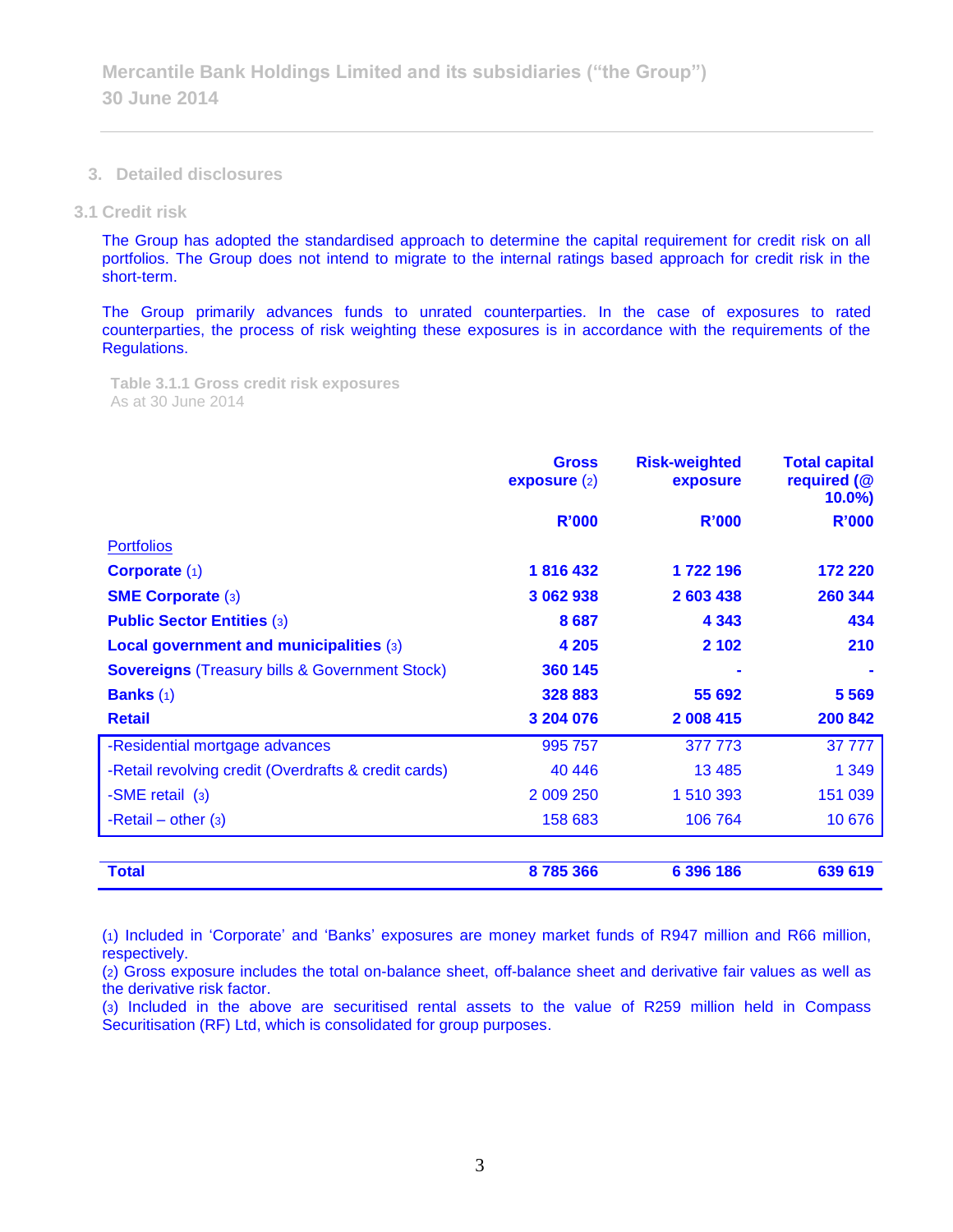**Table 3.1.2 Aggregate credit exposure after set off but before and after credit mitigation techniques** As at 30 June 2014

|                                                           | <b>Gross credit</b>                    |                                        | <b>Credit exposure</b><br>after risk<br>mitigation |  |
|-----------------------------------------------------------|----------------------------------------|----------------------------------------|----------------------------------------------------|--|
|                                                           | exposure after<br><b>set off</b> $(2)$ | <b>Credit risk</b><br>mitigation $(4)$ |                                                    |  |
|                                                           | <b>R'000</b>                           | <b>R'000</b>                           | <b>R'000</b>                                       |  |
| Major types of credit exposure                            |                                        |                                        |                                                    |  |
| <b>Corporate (1)</b>                                      | 1816432                                | 1718                                   | 1814714                                            |  |
| <b>SME Corporate (3)</b>                                  | 3 062 938                              | 34 020                                 | 3 0 28 9 18                                        |  |
| <b>Public Sector Entities (3)</b>                         | 8687                                   |                                        | 8687                                               |  |
| Local government and municipalities (3)                   | 4 2 0 5                                |                                        | 4 2 0 5                                            |  |
| <b>Sovereigns (Treasury bills &amp; Government Stock)</b> | 360 145                                |                                        | 360 145                                            |  |
| <b>Banks</b> $(1)$                                        | 328 883                                |                                        | 328 883                                            |  |
| <b>Retail</b>                                             | 3 204 076                              | 99 669                                 | 3 104 407                                          |  |
| -Residential mortgage advances                            | 995 757                                | 34 355                                 | 961 402                                            |  |
| -Retail revolving credit (Overdrafts & credit cards)      | 40 44 6                                |                                        | 40 44 6                                            |  |
| -SME retail (3)                                           | 2 009 250                              | 54 115                                 | 1 955 135                                          |  |
| -Retail – other $(3)$                                     | 158 623                                | 11 199                                 | 147 424                                            |  |

(1) Included in 'Corporate' and 'Banks' exposures are money market funds of R947 million and R66 million, respectively.

**Total 8 785 366 135 407 8 649 959**

(2) Gross exposure includes the total on-balance sheet, off-balance sheet and derivative fair values as well as the derivative risk factor.

(3) Included in the above are securitised rental assets to the value of R259 million held in Compass Securitisation (RF) Ltd, which is consolidated for group purposes.

(4) Only inward bank guarantees and eligible pledged investments and/or liquid funds are taken into account as credit risk mitigation. Inward guarantees are mainly received from CGD. Other forms of credit risk mitigation are non-qualifying collateral items in terms of the Regulations and are commented on below.

The Group uses on- and off-balance sheet netting to restrict its exposure to credit losses. When a client maintains both debit and credit balances with the Group and the Group enters into a netting agreement in respect of the relevant loans and deposits with the said counterparty, the Group may regard the exposure as a collateralised exposure in accordance with Regulation 23 of the Regulations. As at 30 June 2014, the Group did not recognise any netting arrangements to reduce its credit risk exposures for capital adequacy requirements.

**Policies and processes for collateral valuation and management**

Dependent upon the risk profile of the customer and their track record/payment history, and the risk inherent in the product offering, varying types and levels of security are taken to reduce credit-related risks. These include, inter alia, pledges of investments, mortgage and notarial bonds, guarantees and cession of debtors. Various levels of security value are attached to the different categories of security taken. The value of the security is reviewed regularly and the Group does not have any material concentration risk in respect of collateral used to reduce credit risk. Clean or unsecured lending will only be considered for financially strong borrowers.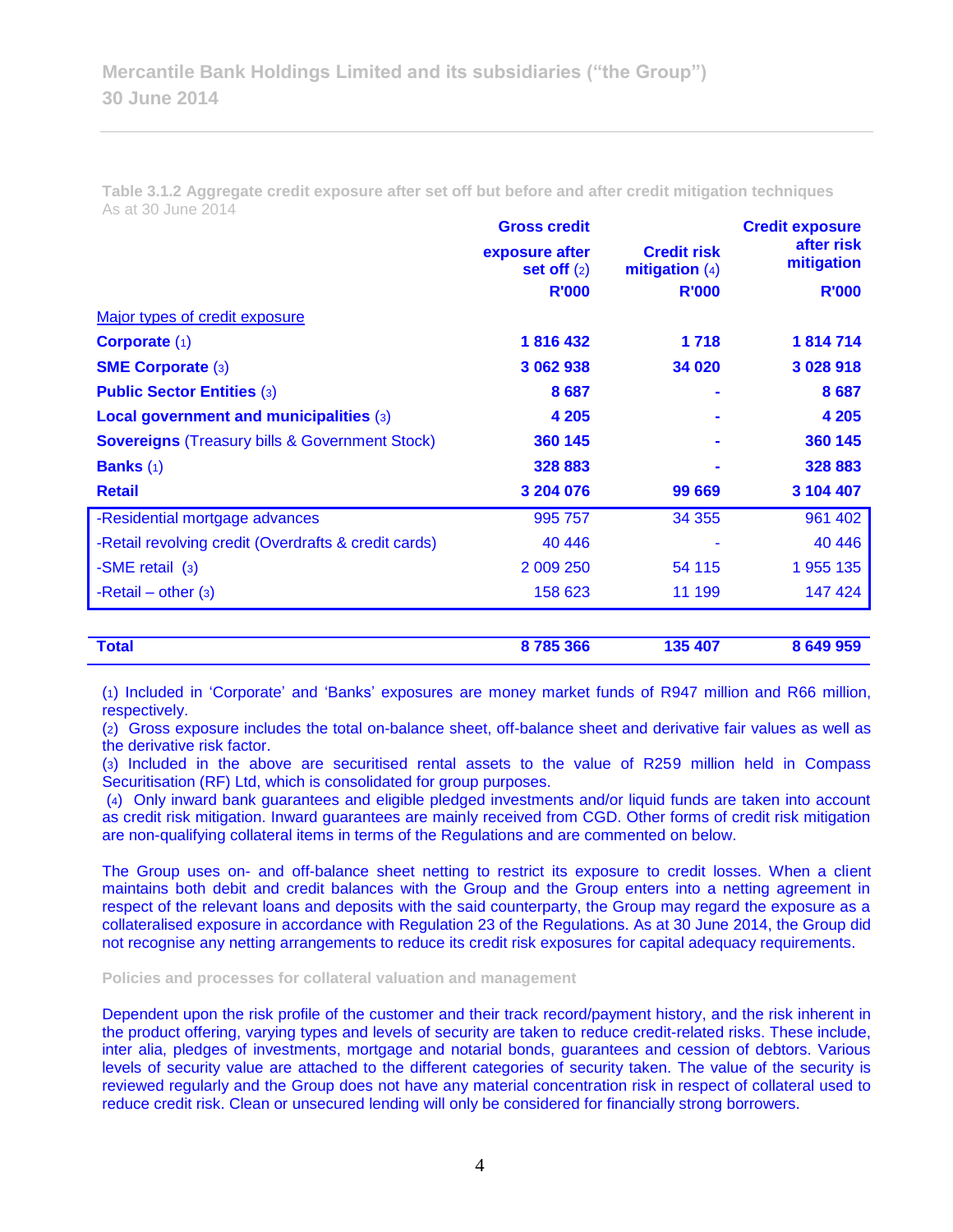#### **Table 3.1.3 Geographical distribution of credit exposure** As at 30 June 2014

|                              | <b>On balance</b><br>sheet exposure<br><b>R'000</b> | <b>Off balance</b><br>sheet exposure<br><b>R'000</b> | <b>Derivative</b><br><b>instruments</b><br><b>R'000</b> | <b>Total</b><br><b>R'000</b> |
|------------------------------|-----------------------------------------------------|------------------------------------------------------|---------------------------------------------------------|------------------------------|
| <b>Geographical area</b>     |                                                     |                                                      |                                                         |                              |
| <b>South Africa</b>          | 7 090 046                                           | 1 436 991                                            | 10 363                                                  | 8 537 400                    |
| Other                        | 247 966                                             |                                                      |                                                         | 247 966                      |
| - Africa (excl South Africa) | 80                                                  |                                                      |                                                         | 80                           |
| - Asia                       | 1 301                                               |                                                      |                                                         | 1 3 0 1                      |
| - Australia                  | 475                                                 |                                                      |                                                         | 475                          |
| - Europe - CGD               | 63888                                               |                                                      |                                                         | 63 888                       |
| - Other institutions         | 48 4 65                                             |                                                      |                                                         | 48 4 65                      |
| - North America              | 133 757                                             |                                                      |                                                         | 133 757                      |
| <b>Total</b>                 | 7 338 012                                           | 1 436 991                                            | 10 363                                                  | 8785366                      |

**Table 3.1.4 Analyses of credit exposure based on industry sector**

As at 30 June 2014

| AS AL JU JUNG ZUT4                | <b>On balance</b><br>sheet exposure | <b>Off balance</b><br>sheet exposure | <b>Derivative</b><br><b>instruments</b> | <b>Total</b> |
|-----------------------------------|-------------------------------------|--------------------------------------|-----------------------------------------|--------------|
|                                   | <b>R'000</b>                        | <b>R'000</b>                         | <b>R'000</b>                            | <b>R'000</b> |
| <b>Industry sector</b>            |                                     |                                      |                                         |              |
| Agriculture, hunting, forestry    |                                     |                                      |                                         |              |
| and fishing                       | 175 371                             | 7681                                 |                                         | 183 052      |
| Mining and quarrying              | 330 679                             | 34 030                               | 790                                     | 365 499      |
| Manufacturing                     | 663 491                             | 157841                               | 304                                     | 821 636      |
| Electricity, gas and water supply | 15 4 81                             | 671                                  | 27                                      | 16 179       |
| <b>Construction</b>               | 229 246                             | 96 861                               | 1 5 2 4                                 | 327 631      |
| Wholesale and retail trade,       |                                     |                                      |                                         |              |
| repair of specified items, hotels |                                     |                                      |                                         |              |
| and restaurants                   | 1 396 815                           | 289 193                              | 1862                                    | 1 687 870    |
| Transport, storage and            |                                     |                                      |                                         |              |
| communication                     | 93 700                              | 15850                                | 1                                       | 109 551      |
| Financial intermediation and      |                                     |                                      |                                         |              |
| insurance                         | 1 543 045                           | 88 234                               | 4 9 5 7                                 | 1 636 236    |
| <b>Real estate</b>                | 1 097 004                           | 342 380                              |                                         | 1 439 385    |
| <b>Business services</b>          | 534 299                             | 96 759                               | 255                                     | 631 313      |
| Community, social and personal    |                                     |                                      |                                         |              |
| <b>services</b>                   | 124 573                             | 17 984                               | 550                                     | 143 107      |
| <b>Private households</b>         | 283 317                             | 49 316                               |                                         | 332 633      |
| <b>Other</b>                      | 850 991                             | 240 191                              | 92                                      | 1 091 274    |
| <b>Total</b>                      | 7 338 012                           | 1 436 991                            | 10 363                                  | 8785366      |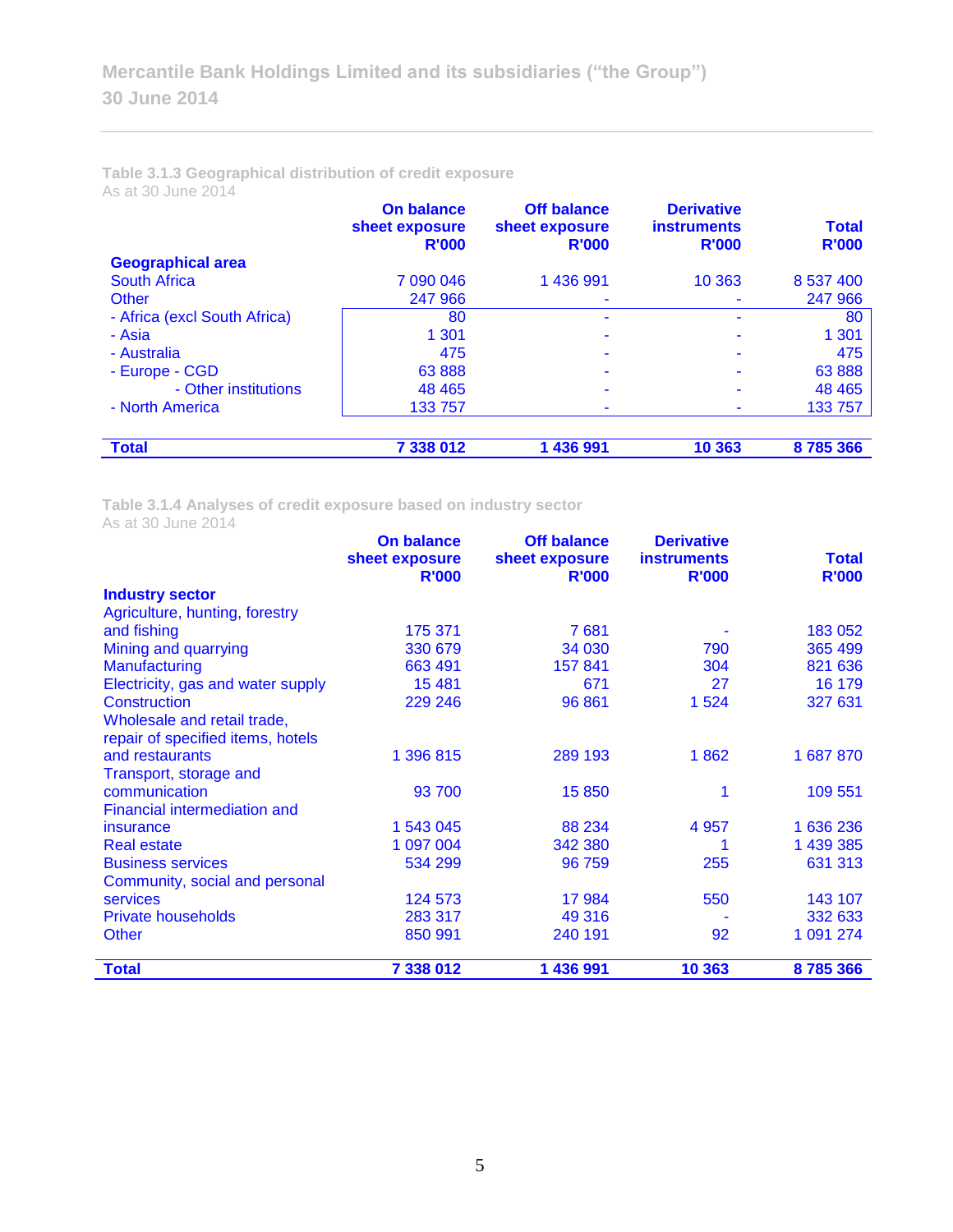**Table 3.1.5 Derivatives exposing the bank to counterparty credit risk**  As at 30 June 2014

|                                        | <b>Total derivative</b><br><b>instruments</b><br><b>R'000</b> | <b>Maximum</b><br>counterparty<br>credit<br>exposure<br><b>R'000</b> |
|----------------------------------------|---------------------------------------------------------------|----------------------------------------------------------------------|
| <b>Counterparty credit risk</b>        |                                                               |                                                                      |
| <b>Total Notional Principal amount</b> | 77 607                                                        | 85 367                                                               |
| Gross replacement cost                 | 9587                                                          | 16 682                                                               |
| Net replacement cost                   | 9587                                                          | 16 682                                                               |
| Gross potential future exposure add-on | 776                                                           | 854                                                                  |
| Net potential future exposure add-on   | 776                                                           | 854                                                                  |
| Adjusted exposure amount               | 10 363                                                        | 17 536                                                               |
| <b>Standardised CVA</b>                | 2 9 8 4                                                       | 3 2 4 0                                                              |
| Risk weighted exposure                 | 10 0 99                                                       | 12885                                                                |

Derivative exposures are only entered into with Mercantile clients of sound financial standing.

These derivative risks are taken on a back-to-back basis with the five major banks in South Africa. No concentration risk exists and no additional capital has been allocated.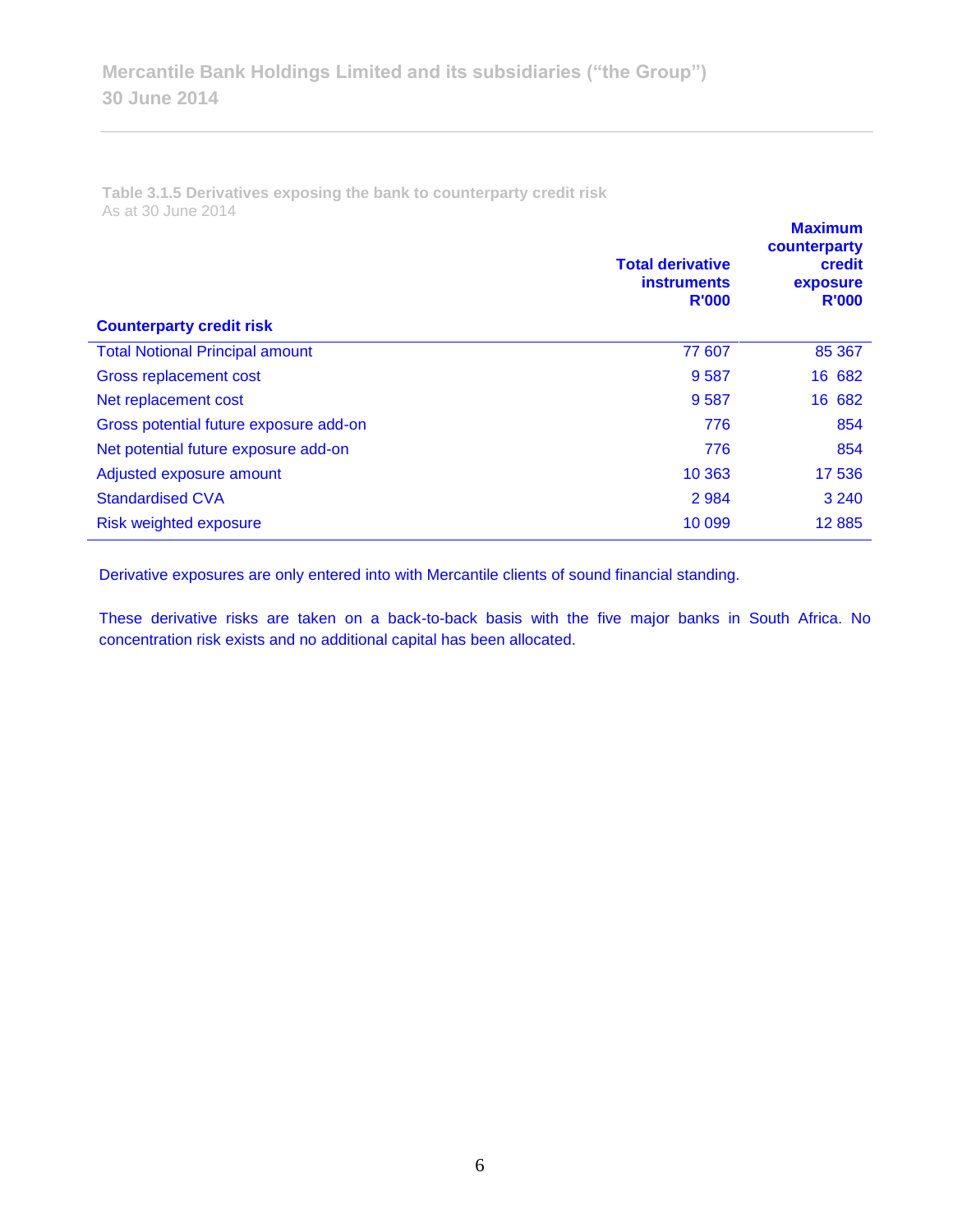**Table 3.1.6 Daily average gross credit exposure**  For the period ended 30 June 2014

|                                                          | <b>Average gross</b><br>credit<br>exposure |
|----------------------------------------------------------|--------------------------------------------|
|                                                          | <b>R'000</b>                               |
| Summary of on-balance sheet and off-balance sheet credit |                                            |
| exposure<br><b>Asset class</b>                           |                                            |
| <b>Liquid assets</b>                                     | 2 066 955                                  |
| Cash and cash equivalents - Rand denominated             | 1 371 720                                  |
| Cash and cash equivalents - Foreign currency denominated | 245 681                                    |
| <b>Negotiable securities</b>                             | 449 554                                    |
|                                                          |                                            |
| <b>Gross loans and other advances</b>                    | 5 620 652                                  |
| <b>Current accounts</b>                                  | 1 392 393                                  |
| <b>Credit card</b>                                       | 18822                                      |
| Mortgage loans<br>Instalment sales and leases            | 2 212 346<br>739 217                       |
| Other advances                                           | 1 257 874                                  |
|                                                          |                                            |
| <b>Gross other assets</b>                                | 16 4 24                                    |
| <b>Investments</b>                                       | 5 5 9 5                                    |
| <b>Derivative financial assets</b>                       | 10829                                      |
| <b>On-balance sheet exposure</b>                         | 7 704 031                                  |
|                                                          |                                            |
| <b>Guarantees</b>                                        | 484 830                                    |
| Letters of credit                                        | 23829                                      |
| <b>Committed undrawn facilities</b>                      | 319 988                                    |
| Revocable overdraft facilities                           | 522 192                                    |
| <b>Operating lease commitment</b>                        | 9746                                       |
| <b>Off-balance sheet exposure</b>                        | 1 360 585                                  |
| <b>Total gross credit exposure</b>                       | 9 0 6 4 6 1 6                              |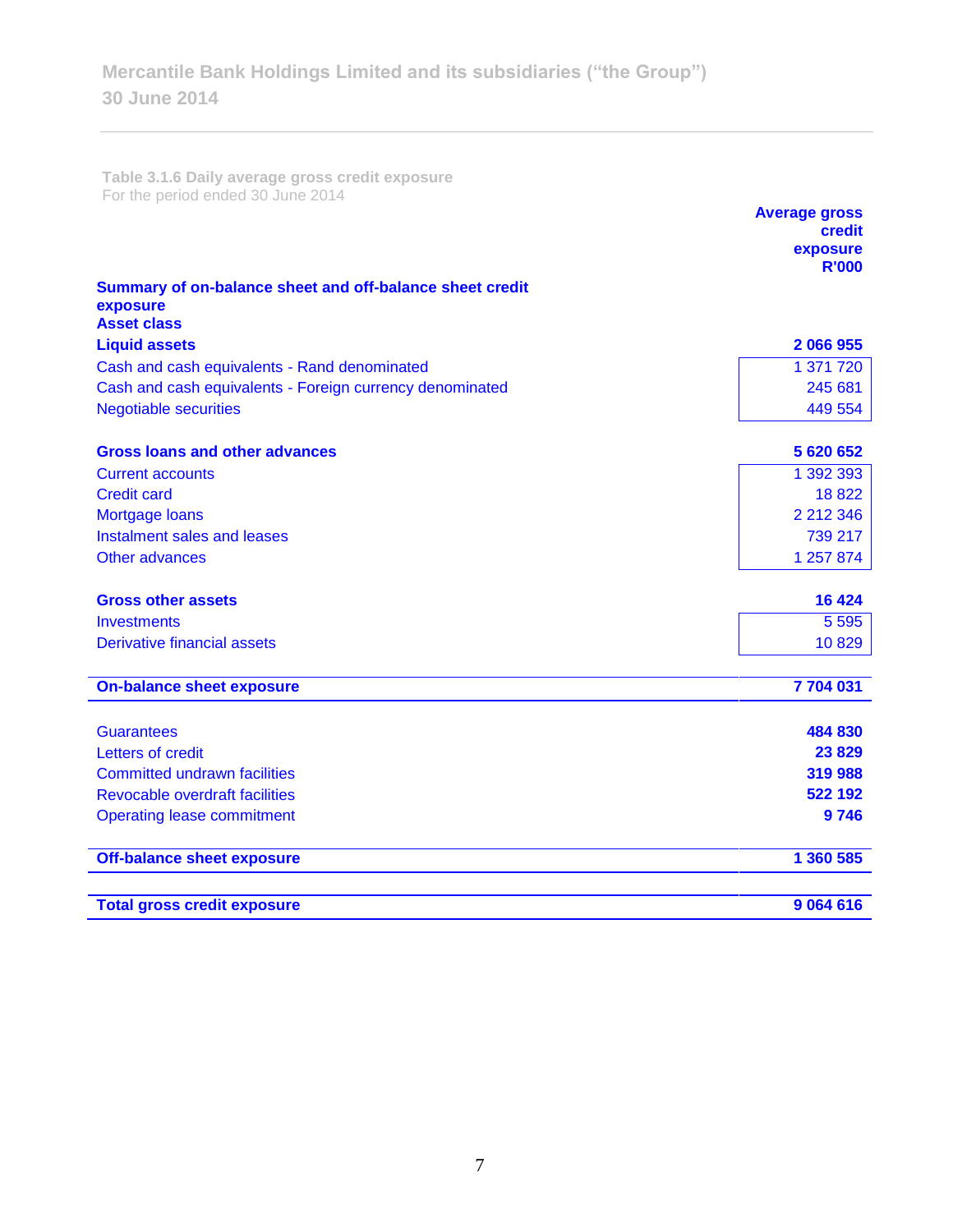**Table 3.1.7 Impairments of loans and advances per geographical area**  As at 30 June 2014

#### **Impaired and past due loans and advances by geographical area**

| <b>South</b><br><b>Africa</b><br><b>Gross amount</b><br>R'000 | <b>Other</b><br><b>Gross amount</b><br><b>R'000</b> |
|---------------------------------------------------------------|-----------------------------------------------------|
| 227 585                                                       |                                                     |
|                                                               |                                                     |
| 12 533                                                        |                                                     |
| 46 911                                                        |                                                     |
| 59 444                                                        |                                                     |
|                                                               |                                                     |

#### **Past due loans and advances**

**Category age analysis of loans and advances that are past due but not individually impaired** 

| Past due for:       | $1 - 30$ days<br><b>R'000</b> | $31 - 60$ days<br><b>R'000</b> | 61 -90 days<br><b>R'000</b> | <b>Total</b><br>gross<br>amount<br><b>R'000</b> |
|---------------------|-------------------------------|--------------------------------|-----------------------------|-------------------------------------------------|
| <b>South Africa</b> | 26 869                        | 10767                          | 155 643                     | 193 279                                         |
| <b>Other</b>        | ٠                             | $\blacksquare$                 | $\overline{\phantom{a}}$    | $\blacksquare$                                  |

A financial asset is past due when the counterparty has failed to make a payment that is contractually due; this is based on appropriate rules and assumptions per product type. An impairment loss is recognised if there is objective evidence that a financial asset or group of financial assets is impaired. Impaired exposure relates to assets that are individually determined to be impaired at reporting date.

**Table 3.1.8 Reconciliation of changes in specific and portfolio impairments**  For the period ended 30 June 2014

#### **Impairments for credit losses**

| <b>Reconciliation of credit impairment balances</b> | <b>Portfolio</b><br>impairment<br>R'000 | <b>Specific</b><br><b>impairment</b><br>R'000 | <b>Total</b><br><b>R'000</b> |
|-----------------------------------------------------|-----------------------------------------|-----------------------------------------------|------------------------------|
| Credit impairments: balance at the beginning        |                                         |                                               |                              |
| of the period                                       | 7 5 5 5                                 | 33 192                                        | 40747                        |
| <b>Movements for the period</b>                     |                                         |                                               |                              |
| <b>Credit losses written-off</b>                    | ۰                                       | (1308)                                        | (1308)                       |
| Net impairments raised                              | 4 9 7 8                                 | 15 0 27                                       | 20 005                       |
| Credit impairments: balance at the end of the       |                                         |                                               |                              |
| period                                              | 12 533                                  | 46 911                                        | 59 4 44                      |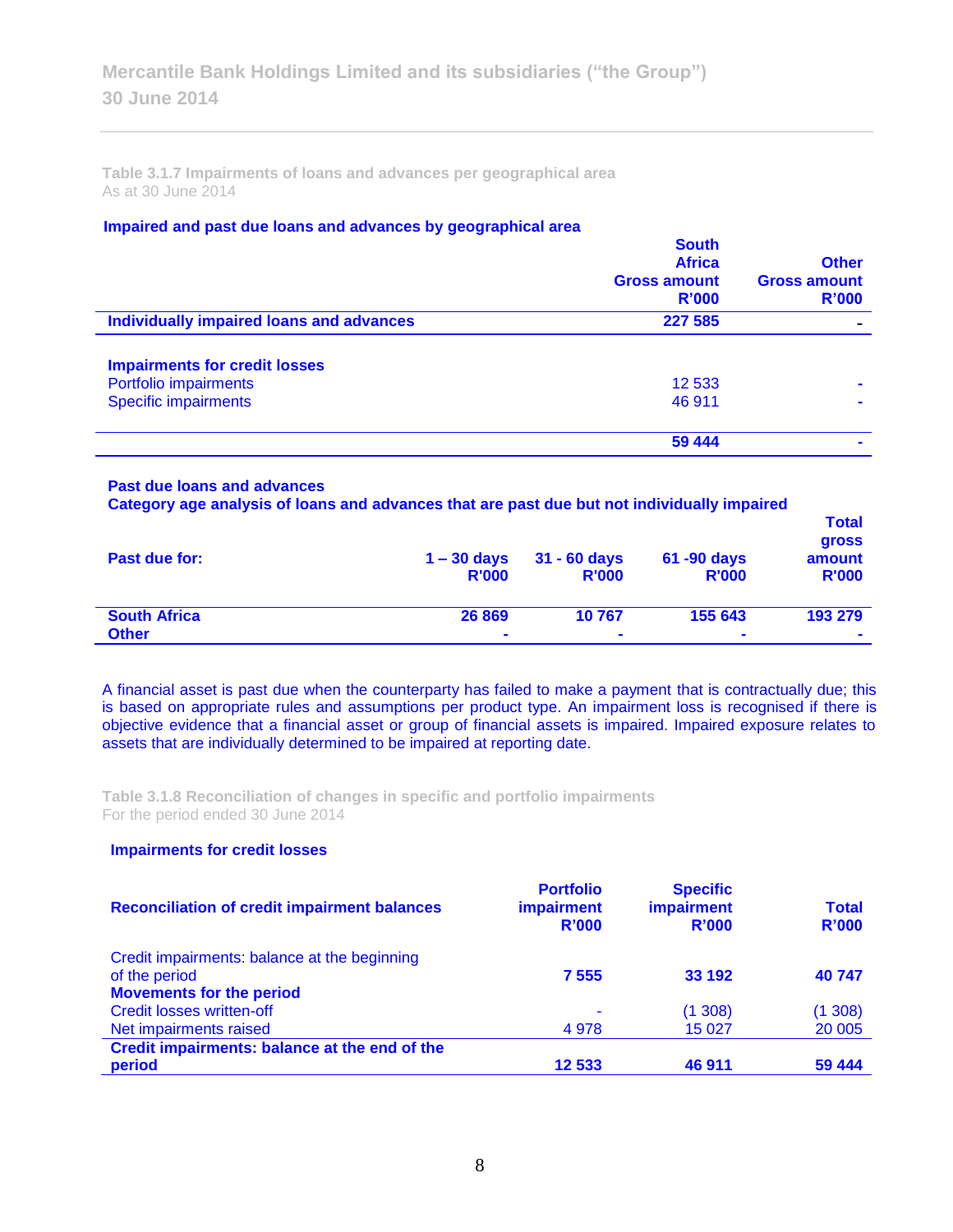**Table 3.1.9 Write-offs and recoveries reflected in the statement of comprehensive income** For the period ended 30 June 2014

|                                                                                                | <b>South Africa</b><br>R'000 |
|------------------------------------------------------------------------------------------------|------------------------------|
| Net charge for credit losses in statement of comprehensive income<br>Movements for the period: |                              |
| <b>Bad debts recovered</b>                                                                     | 1 670                        |
| Net impairments raised                                                                         | (20005)                      |
| Amounts directly written off to other comprehensive income                                     | (2490)                       |
| <b>Net charge for credit losses</b>                                                            | (20 825)                     |

**Table 3.1.10 Credit portfolio maturity analysis**

As at 30 June 2014

|                                                        | <b>Cash and</b><br>cash<br>equivalents<br>and current<br>accounts(1)<br><b>R'000</b> | <b>Credit</b><br>cards<br><b>R'000</b> | <b>Mortgage</b><br><b>loans</b><br><b>R'000</b> | <b>Instalment</b><br>sales and<br>leases<br><b>R'000</b> | <b>Other</b><br>advances<br>(2)<br><b>R'000</b> | <b>Negotiable</b><br><b>securities</b><br><b>R'000</b> | <b>Total</b><br><b>Advances</b><br><b>R'000</b> |
|--------------------------------------------------------|--------------------------------------------------------------------------------------|----------------------------------------|-------------------------------------------------|----------------------------------------------------------|-------------------------------------------------|--------------------------------------------------------|-------------------------------------------------|
| <b>Maturing up</b><br>to one month                     | 2 414 474                                                                            | 17864                                  | 30                                              | 9 3 3 6                                                  | 5 4 3 2                                         | 19 997                                                 | 2 467 133                                       |
| <b>Maturing</b><br>between one<br>and three            |                                                                                      |                                        |                                                 |                                                          |                                                 |                                                        |                                                 |
| months<br><b>Maturing</b><br>between<br>three and six  |                                                                                      |                                        | 2630                                            | 4 8 5 4                                                  | 8 1 0 4                                         | 178 081                                                | 193 669                                         |
| months<br><b>Maturing</b><br>between six<br>months and |                                                                                      |                                        | 3 9 21                                          | 5 2 6 4                                                  | 10886                                           | 135 769                                                | 155 840                                         |
| one year<br><b>Maturing after</b>                      |                                                                                      |                                        | 279                                             | 20 744                                                   | 21 073                                          | 9547                                                   | 51 643                                          |
| one year                                               |                                                                                      | ۰                                      | 2 2 9 2 4 8 7                                   | 718 228                                                  | 1 447 390                                       | 16751                                                  | 4 474 856                                       |
|                                                        | 2 414 474                                                                            | 17864                                  | 2 299 347                                       | 758 426                                                  | 1 492 885                                       | 360 145                                                | 7 343 141                                       |

(1) "Cash and cash equivalents" includes money market funds, Rand-denominated domestic bank balances and foreign currency-denominated bank balances.

(2) "Other advances" includes medium-term and structured loans.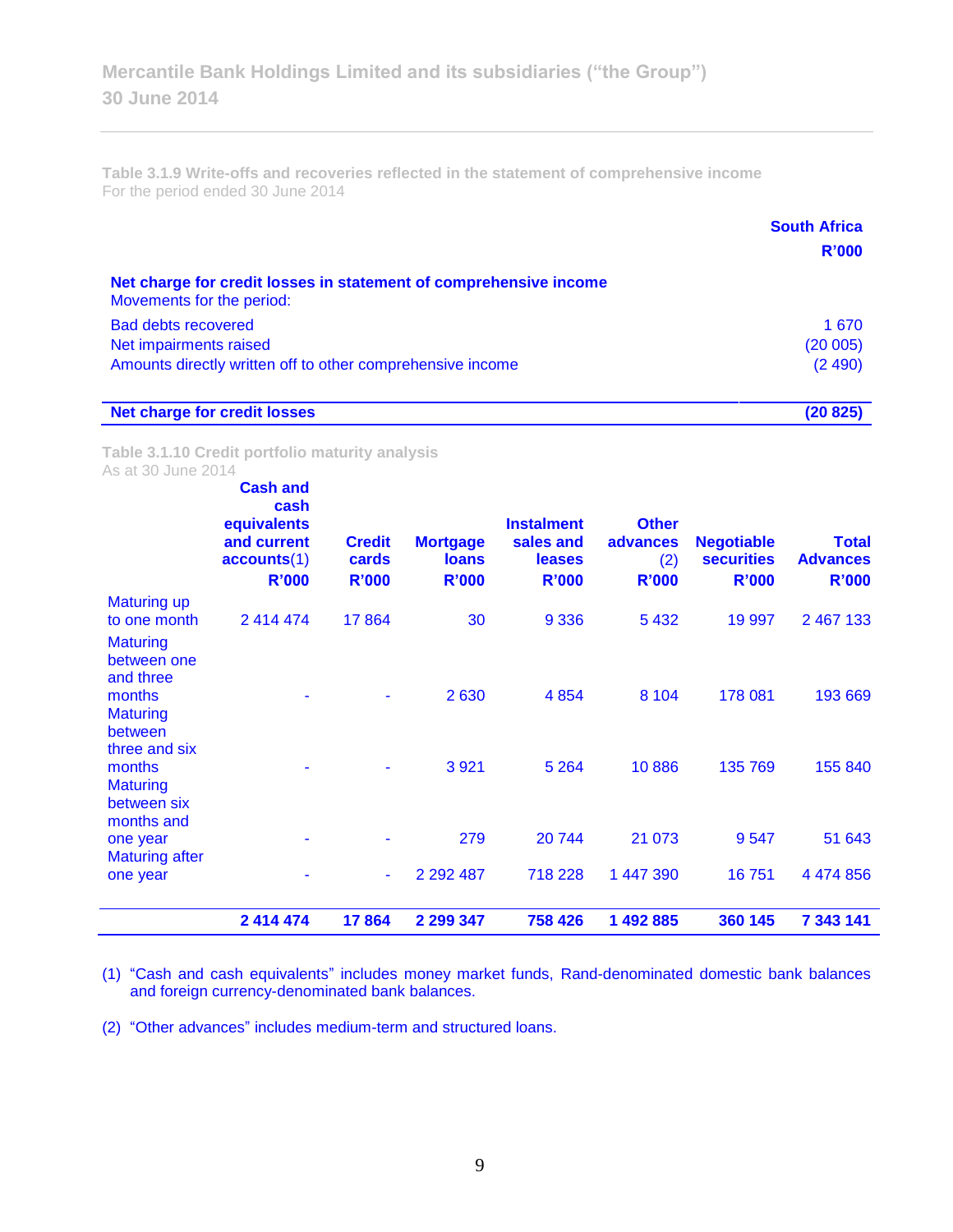#### **3.2 Operational risk**

The Group currently holds R114.1 million in operational risk capital in terms of the standardised approach for the calculation of capital (based on a capital requirement of 10.0%).

### **3.3 Market risk**

The portfolios that are subject to market risk are foreign exchange and interest rate contracts for which the Group currently holds R27.3 million in market risk capital in terms of the standardised approach for the calculation of capital (based on a capital requirement of 10.0%).

#### **3.4 Equity positions**

Investments consist of unlisted equity investments and these have been designated either as available-for-sale or at fair value through profit and loss.

**Table 3.4.1 Equity investments** As at 30 June 2014

|                                       | <b>Type</b>   | <b>Carrying</b><br>amount<br><b>R'000</b> | <b>Fair value</b><br><b>R'000</b> | <b>Capital</b><br>requirement (@<br>$10.0\%$<br><b>R'000</b> |
|---------------------------------------|---------------|-------------------------------------------|-----------------------------------|--------------------------------------------------------------|
| <b>Investments</b><br><b>Unlisted</b> | <b>Shares</b> | 5799                                      | 5799                              | 580                                                          |
|                                       |               | 5799                                      | 5799                              | 580                                                          |

**Table 3.4.2 Realised and unrealised gains on equity investments** For the period ended 30 June 2014

|                                                                      | <b>Total</b>   |
|----------------------------------------------------------------------|----------------|
|                                                                      | <b>R'000</b>   |
| Realised gains and losses in profit and loss for the period          | $\blacksquare$ |
| Unrealised cumulative gains and losses recognised directly in equity |                |
| Listed                                                               | 33             |
| <b>Unlisted</b>                                                      | 5 5 6 2        |
|                                                                      |                |
|                                                                      | 5 5 9 5        |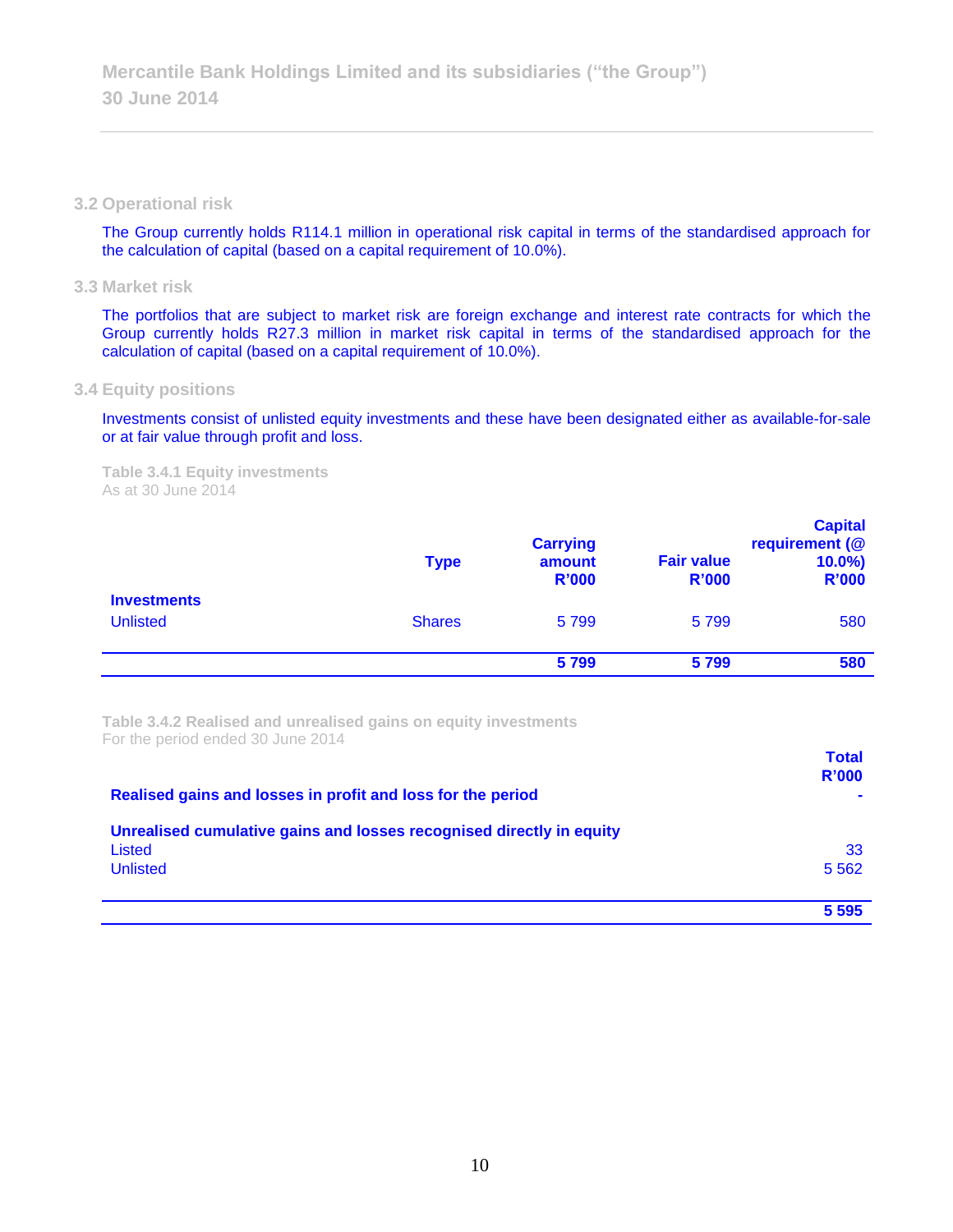#### **3.5 Liquidity risk**

The table below summarises assets and liabilities of the Group into relevant maturity groupings, based on the remaining period to contractual maturity at reporting date:

**Table 3.5 Liquidity maturity analyses** As at 30 June 2014

|                                          | <b>Assets</b><br>R'000 | <b>Liabilities</b><br>R'000 | <b>Total</b><br>mismatch<br>R'000 |
|------------------------------------------|------------------------|-----------------------------|-----------------------------------|
| Maturing up to one month                 | 2885123                | 3 346 513                   | (461 390)                         |
| Maturing between one and three months    | 196 266                | 739 686                     | (543 420)                         |
| Maturing between three and six months    | 156 758                | 398 006                     | (241 248)                         |
| Maturing between six months and one year | 51 713                 | 469 277                     | (417564)                          |
| Maturing after one year                  | 4 474 867              | 1 203 751                   | 3 271 116                         |
| Non-contractual                          | 351 814                | 110 835                     | 240 979                           |
|                                          | 8 116 541              | 6 268 068                   | 1848473                           |

#### **3.6 Interest rate risk**

**Interest rate sensitivity analyses**

For regulatory purposes, the assessment and measurement of interest rate risk is based on the accumulated impact of interest rate sensitive instruments resulting from a parallel movement of plus or minus 200 basis points on the yield curve.

In addition, the impact on equity and profit and loss resulting from a change in interest rates is calculated monthly based on management's forecast of the most likely change in interest rates.

The table below reflects the Group's annual net interest income sensitivity for a 200 basis point increase or decrease in interest rates, while all other variables remain constant. The impact is mainly attributable to the Group's exposure to interest rates on its capital position and lending and deposits in the banking book.

**Table 3.6 Net interest income sensitivity** As at 30 June 2014

|                                                     | Impact on<br>economic<br>value of equity<br><b>R'000</b> | Impact on net<br>interest income<br>for twelve<br>months<br><b>R'000</b> |
|-----------------------------------------------------|----------------------------------------------------------|--------------------------------------------------------------------------|
| Net interest income sensitivity of a parallel shock |                                                          |                                                                          |
| Interest rate increase (200bps increase)            | 35 653                                                   | 35 653                                                                   |
| Interest rate decrease (200bps decrease)            | (39902)                                                  | (39902)                                                                  |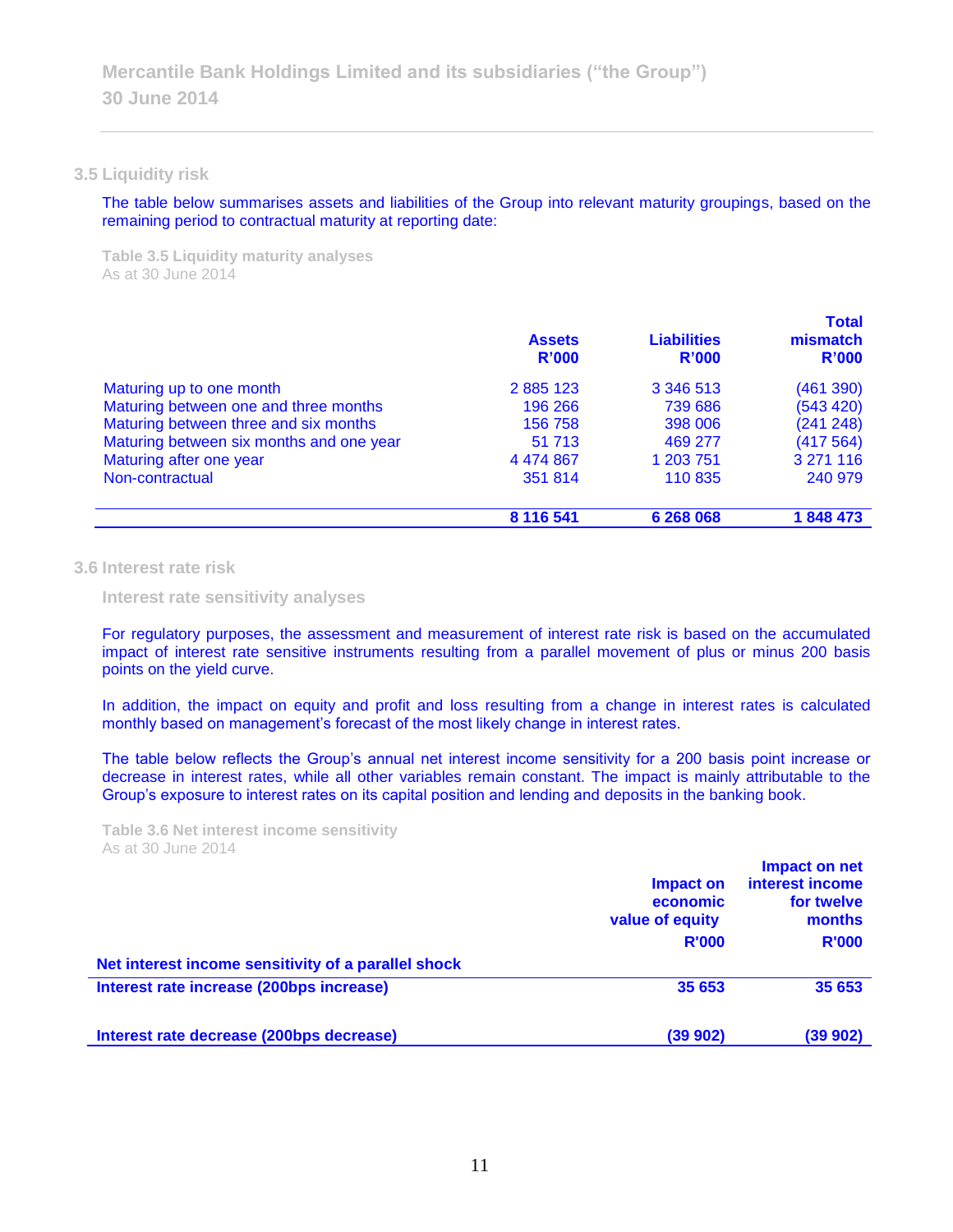# **3.7 Capital management**

.

**Table 3.7.1 Capital structure and regulatory capital adequacy** As at 30 June 2014

|                                                                                       | <b>Mercantile Bank</b><br><b>Holdings</b><br><b>Limited</b><br><b>Group</b> | <b>Mercantile</b><br><b>Bank</b><br><b>Limited</b><br><b>Company</b> |
|---------------------------------------------------------------------------------------|-----------------------------------------------------------------------------|----------------------------------------------------------------------|
|                                                                                       | <b>R'000</b>                                                                | <b>R'000</b>                                                         |
| Common equity tier 1 capital and reserve funds attributable to<br>common shareholder: |                                                                             |                                                                      |
| Paid up capital                                                                       | 1 207 270                                                                   | 1 483 300                                                            |
| <b>Ordinary shares</b>                                                                | 36 140                                                                      | 124 969                                                              |
| Share premium                                                                         | 1 171 130                                                                   | 1 358 331                                                            |
| <b>Qualifying retained profits</b>                                                    | 456 527                                                                     | 249 062                                                              |
| <b>Retained earnings</b>                                                              | 533 051                                                                     | 326 486                                                              |
| Less: unappropriated profits                                                          | (76524)                                                                     | (77 424)                                                             |
| Accumulated other comprehensive income and reserves                                   | 110 921                                                                     | 53 505                                                               |
| Unrealised gains and losses on available for sale items                               | 4 4 2 2                                                                     | 47 392                                                               |
| <b>Actuarial reserve</b>                                                              | (6187)                                                                      | (6187)                                                               |
| Property revaluation reserve                                                          | 101 420                                                                     | 69                                                                   |
| <b>General reserve</b>                                                                | 7 4 7 8                                                                     | 12 2 31                                                              |
| Other capital reserve funds                                                           | 3788                                                                        |                                                                      |
| Minority interest recognised in common equity tier 1 capital<br>and reserve funds     | (2769)                                                                      |                                                                      |
| Total common equity tier 1 capital and unimpaired reserve                             |                                                                             |                                                                      |
| funds prior to regulatory adjustment                                                  | 1771949                                                                     | 1785867                                                              |
| Total of specified adjustments to and deductions from                                 |                                                                             |                                                                      |
| common equity tier 1 capital and reserve funds                                        | (145 155)                                                                   | (145 155)                                                            |
| Intangible assets                                                                     | (145 155)                                                                   | (145 155)                                                            |
| Total common equity tier 1 capital and unimpaired reserve                             |                                                                             |                                                                      |
| funds post regulatory adjustment                                                      | 1 626 794                                                                   | 1 640 712                                                            |
| <b>Total Additional Tier 1 capital and reserve funds:</b>                             |                                                                             |                                                                      |
| <b>Additional Tier 1 capital and reserve funds</b>                                    |                                                                             |                                                                      |
| Additional Tier 1 regulatory adjustments                                              |                                                                             |                                                                      |
| Tier 2 capital and unimpaired reserve funds prior to                                  |                                                                             |                                                                      |
| adjustments and deductions                                                            | 12 533                                                                      | 11849                                                                |
| General allowance for credit impairment, after<br>deferred tax: standardised approach | 12 533                                                                      | 11849                                                                |
| Tier 2 regulatory adjustments                                                         |                                                                             |                                                                      |
| <b>Total qualifying capital and reserve funds</b>                                     | 1 639 327                                                                   | 1652561                                                              |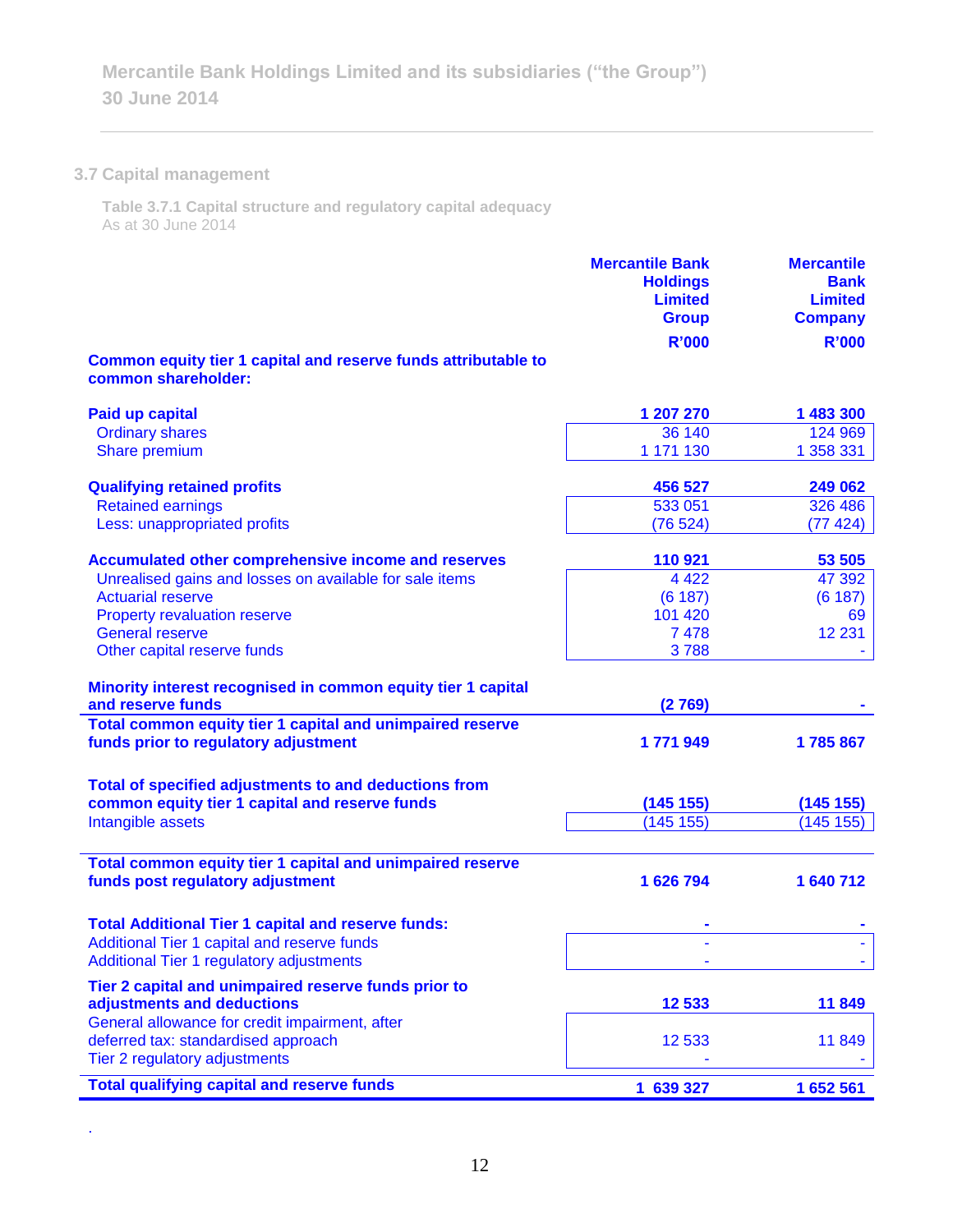#### **3.7 Capital management (continued)**

**Table 3.7.1 Capital structure and regulatory capital adequacy (continued)** As at 30 June 2014

The Bank does not have a countercyclical buffer requirement as this has not been imposed by the Bank Supervision Department of the South African Reserve Bank and will only be phased in from 1 January 2016.

|                                       |              | <b>Mercantile Bank</b><br><b>Holdings</b><br><b>Limited</b><br><b>Group</b> | <b>Mercantile</b><br><b>Bank</b><br><b>Limited</b><br><b>Company</b> |
|---------------------------------------|--------------|-----------------------------------------------------------------------------|----------------------------------------------------------------------|
| <b>Capital adequacy ratio (%)</b>     |              |                                                                             |                                                                      |
| <b>Common Equity Tier 1</b>           |              | 18.53%                                                                      | 21.69%                                                               |
| Tier <sub>1</sub>                     |              | 18.53%                                                                      | 21.69%                                                               |
| <b>Total</b>                          |              | 18.68%                                                                      | 21.85%                                                               |
|                                       |              |                                                                             |                                                                      |
| Minimum required ratio (amount R'000) |              |                                                                             |                                                                      |
| <b>Common Equity Tier 1</b>           | <b>@5.5%</b> | 482 786                                                                     | 415 990                                                              |
| Tier 1                                | <b>@7.0%</b> | 614 455                                                                     | 529 442                                                              |
| <b>Total</b>                          | @ 10.0%      | 877 793                                                                     | 756 346                                                              |

**Table 3.7.2 Total risk weighted exposure and required regulatory capital** As at 30 June 2014

|                                                                                                                                | <b>Mercantile</b><br><b>Bank</b><br><b>Holdings</b><br><b>Limited</b><br><b>Group</b><br><b>R'000</b> | <b>Mercantile</b><br><b>Bank</b><br><b>Limited</b><br><b>Company</b><br><b>R'000</b> |
|--------------------------------------------------------------------------------------------------------------------------------|-------------------------------------------------------------------------------------------------------|--------------------------------------------------------------------------------------|
| Risk weighted exposure equivalent amount prior to concentration risk<br>Risk weighted exposure equivalent amount in respect of | 8777933                                                                                               | 7 5 63 4 57                                                                          |
| concentration risk                                                                                                             |                                                                                                       |                                                                                      |
| Risk weighted exposure amount in respect of threshold items                                                                    |                                                                                                       | 3                                                                                    |
| Aggregate risk weighted exposure equivalent amounts                                                                            | 8777933                                                                                               | 7 563 460                                                                            |
| Minimum required capital and reserve funds                                                                                     | 877 793                                                                                               | 756 346                                                                              |

The Group has documented its Internal Capital Adequacy Assessment Process ("ICAAP"), which was approved by the Board of Directors. Various direct, indirect and associated risks faced by the Bank and the related mitigating controls that are in place were evaluated.

The Group and Bank's composition of capital and main capital features disclosure, required per directive 8 of 2013, issued in terms of section 6(6) of the Banks Act of 1990, is disclosed in Annexures A and B, respectively.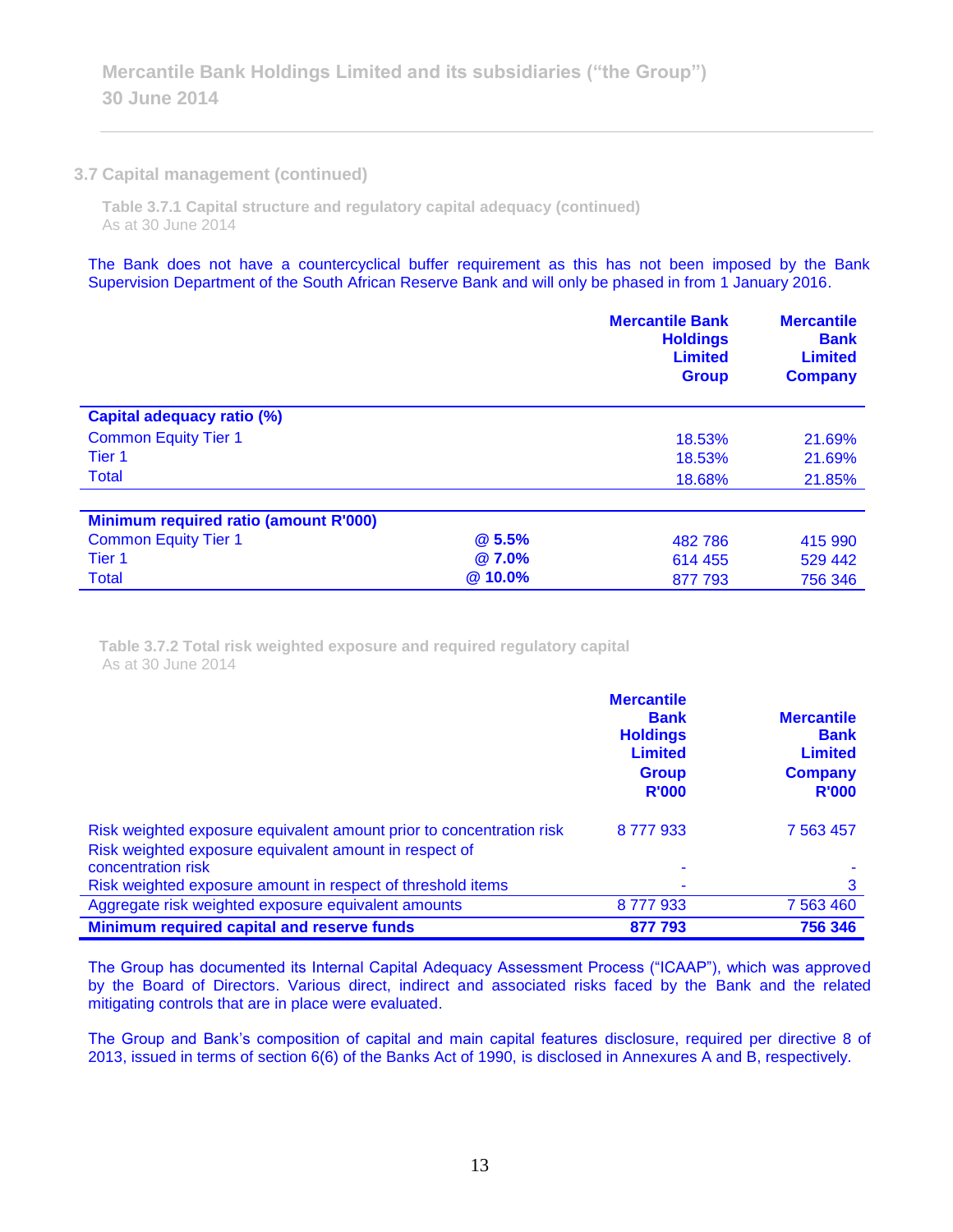# **4. Financial performance and financial position**

| <b>STATEMENT OF FINANCIAL POSITION</b>                    |                    |                  |                  |                    |
|-----------------------------------------------------------|--------------------|------------------|------------------|--------------------|
|                                                           |                    | 30 June          | 30 June          | <b>31 December</b> |
|                                                           |                    | 2014             | 2013             | 2013               |
|                                                           | <b>Note Change</b> | <b>Unaudited</b> | <b>Unaudited</b> | <b>Audited</b>     |
|                                                           | %                  | <b>R'000</b>     | <b>R'000</b>     | <b>R'000</b>       |
| <b>ASSETS</b>                                             |                    |                  |                  |                    |
| Intangible assets                                         |                    | 193,556          | 199,146          | 196,468            |
| Property and equipment                                    |                    | 192,440          | 140,304          | 188,141            |
| Tax                                                       |                    | 4,135            | 1,203            | 1,125              |
| Other accounts receivable                                 |                    | 134,950          | 171,341          | 96,908             |
| <b>Other investments</b>                                  |                    | 5,799            | 5,052            | 5,799              |
| Deferred tax assets                                       |                    | 5,990            | 2,399            | 6,068              |
| Non-current assets held for sale                          |                    | 13,474           | 13,470           | 13,470             |
| Loans and advances                                        | 10.1               | 5,779,732        | 5,251,832        | 5,227,941          |
| <b>Derivative financial instruments</b>                   |                    | 9,588            | 18,338           | 10,630             |
| <b>Negotiable securities</b>                              |                    | 360,145          | 329,101          | 496,608            |
| Cash and cash equivalents                                 | (0.4)              | 1,416,733        | 1,422,596        | 1,490,690          |
| <b>Total assets</b>                                       | 7.4                | 8,116,542        | 7,554,782        | 7,733,848          |
|                                                           |                    |                  |                  |                    |
| <b>EQUITY AND LIABILITIES</b>                             |                    |                  |                  |                    |
| Total equity attributable to equity holders of the parent | 8.8                | 1,851,242        | 1,701,355        | 1,793,644          |
| Share capital and share premium                           |                    | 1,207,270        | 1,207,270        | 1,207,270          |
| <b>Property revaluation reserve</b>                       |                    | 101,420          | 76,874           | 99,364             |
| Available-for-sale reserve                                |                    | 4,422            | 3,162            | 6,652              |
| Capital redemption reserve fund                           |                    | 3,788            | 3,788            | 3,788              |
| <b>General reserve</b>                                    |                    | 7,478            | 7,478            | 7,478              |
| Employee benefits reserve                                 |                    | (6, 187)         | (7, 296)         | (6, 186)           |
| <b>Retained earnings</b>                                  |                    | 533,051          | 410,079          | 475,278            |
| <b>Non-controlling interests</b>                          |                    | (2,769)          | (494)            | (1, 384)           |
| <b>Total equity</b>                                       |                    | 1,848,473        | 1,700,861        | 1,792,260          |
|                                                           |                    |                  |                  |                    |
| <b>Liabilities</b>                                        |                    | 6,268,069        | 5,853,921        | 5,941,588          |
| <b>Deferred tax liabilities</b>                           |                    | 71,701           | 60,016           | 71,561             |
| Long-term funding                                         |                    | 584,048          | 582,362          | 583,173            |
| <b>Debt securities issued</b>                             | 1                  | 180,532          |                  |                    |
| <b>Deposits</b>                                           | 4.2                | 5,134,126        | 4,925,609        | 5,041,649          |
| Derivative financial instruments                          |                    | 7,367            | 20,433           | 11,459             |
| Provisions and other liabilities                          |                    | 68,603           | 65,754           | 71,733             |
| Other accounts payable                                    |                    | 221,692          | 199,562          | 162,013            |
| <b>Tax</b>                                                |                    |                  | 185              |                    |
|                                                           |                    |                  |                  |                    |
| <b>Total equity and liabilities</b>                       | 7.4                | 8,116,542        | 7,554,782        | 7,733,848          |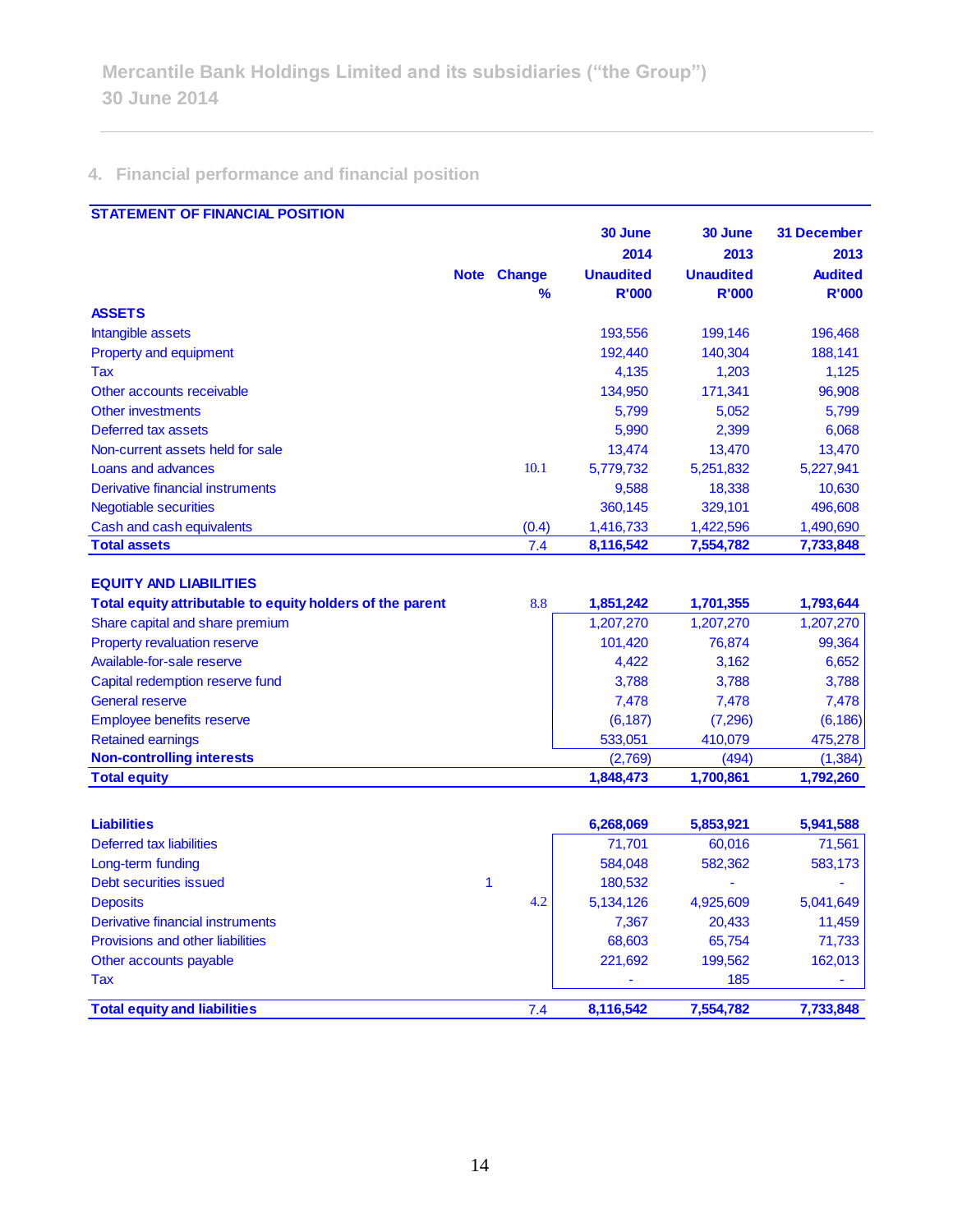#### **STATEMENT OF INCOME**

|                                                            |                | <b>Note Change</b><br>$\frac{9}{6}$ | <b>Six months</b><br>ended<br><b>30 June 2014</b><br><b>R'000</b> | <b>Six months</b><br>ended<br><b>30 June 2013</b><br><b>R'000</b> | 12 months<br>ended<br><b>31 December 2013</b><br><b>R'000</b> |
|------------------------------------------------------------|----------------|-------------------------------------|-------------------------------------------------------------------|-------------------------------------------------------------------|---------------------------------------------------------------|
|                                                            |                |                                     | <b>Unaudited</b>                                                  | <b>Unaudited</b>                                                  | <b>Audited</b>                                                |
| Interest income                                            |                |                                     | 306,387                                                           | 286,476                                                           | 586,022                                                       |
| Interest expense                                           |                |                                     | (138,019)                                                         | (117,988)                                                         | (245, 469)                                                    |
| <b>Net interest income</b>                                 |                | $-0.1$                              | 168,368                                                           | 168,488                                                           | 340,553                                                       |
| Net (charge for) credit losses                             | $\overline{2}$ |                                     | (20, 825)                                                         | (5, 542)                                                          | (19, 489)                                                     |
| Net interest income after credit losses                    |                |                                     | 147,543                                                           | 162,946                                                           | 321,064                                                       |
| Net gain on disposal of available-for-<br>sale investments | 3              |                                     |                                                                   | 16,310                                                            | 16,310                                                        |
| Net non-interest income                                    |                | 15.5                                | 111,311                                                           | 96,397                                                            | 196,495                                                       |
| Non-interest income                                        |                |                                     | 195,846                                                           | 161,912                                                           | 342,599                                                       |
| Fee and commission expenditure                             | 4              |                                     | (84, 535)                                                         | (65, 515)                                                         | (146, 104)                                                    |
| Net interest and non-interest income                       |                |                                     | 258,854                                                           | 275,653                                                           | 533,869                                                       |
| <b>Operating expenditure</b>                               | $\overline{4}$ | 1.1                                 | (178, 826)                                                        | (176, 801)                                                        | (344, 881)                                                    |
| <b>Profit before tax</b>                                   |                | $-19.0$                             | 80,028                                                            | 98,852                                                            | 188,988                                                       |
| Tax                                                        |                |                                     | (23, 501)                                                         | (26, 852)                                                         | (52, 679)                                                     |
| <b>Profit after tax</b>                                    |                | $-21.5$                             | 56,527                                                            | 72,000                                                            | 136,309                                                       |
| Profit after tax attributable to:                          |                |                                     |                                                                   |                                                                   |                                                               |
| Equity holders of the parent                               | 5              | $-19.9$                             | 57,913                                                            | 72,307                                                            | 137,506                                                       |
| Non-controlling interests                                  |                |                                     | (1,386)                                                           | (307)                                                             | (1, 197)                                                      |
|                                                            |                |                                     | 56,527                                                            | 72,000                                                            | 136,309                                                       |

#### **Explanatory notes**

1. R260 million of Mercantile Rental Finance's (Pty) Ltd (previously Custom Capital (Pty) Ltd) rental assets, were securitised on 5 February 2014 and notes to this value were issued - class A notes of R180 million to the International Finance Corporation and class D notes of R80 million to Mercantile Rental Finance (Pty) Ltd.

2. The charge for credit losses as a percentage of average loans and advances is 0.76% (June 2013: 0.21%). Although higher than the comparative period, the charge remains below industry averages.

3. Gains were recognised on the disposal of VISA Inc. shares during the first half of 2013.

4. VISA and MasterCard fees, which are directly attributable to fee and commission income, were previously included under operating expenditure but are now disclosed under fee and commission expenditure. Comparatives for the six months ended 30 June 2013 and the year ended 31 December 2013 have been adjusted accordingly.

5. Eliminating the gains net of tax on the disposal of Visa Inc. shares from the first half 2013 results, the decrease in profit after tax attributable to equity holders of the parent is 1.9%.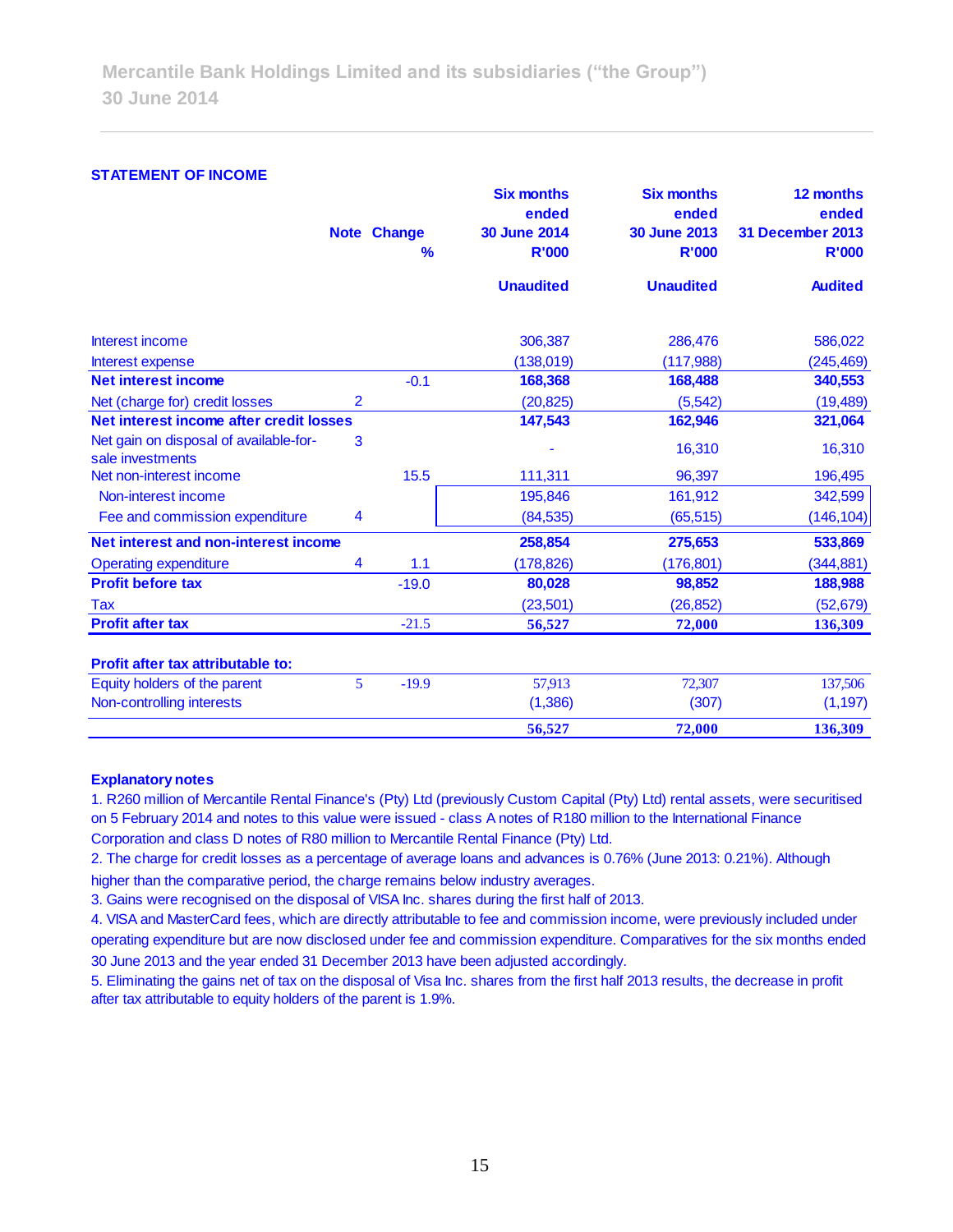### **5. Qualitative disclosures and accounting policies**

The Regulations require that certain qualitative disclosures and statements on accounting policy be made. These required regulatory qualitative disclosures and statements on accounting policy were made in the Group integrated annual report for the financial year ended 31 December 2013.

The above disclosures should be read in conjunction with the qualitative disclosures made in the risk management and control, corporate governance and statements on Group accounting policy contained in the Group integrated annual report as at 31 December 2013.

4 September 2014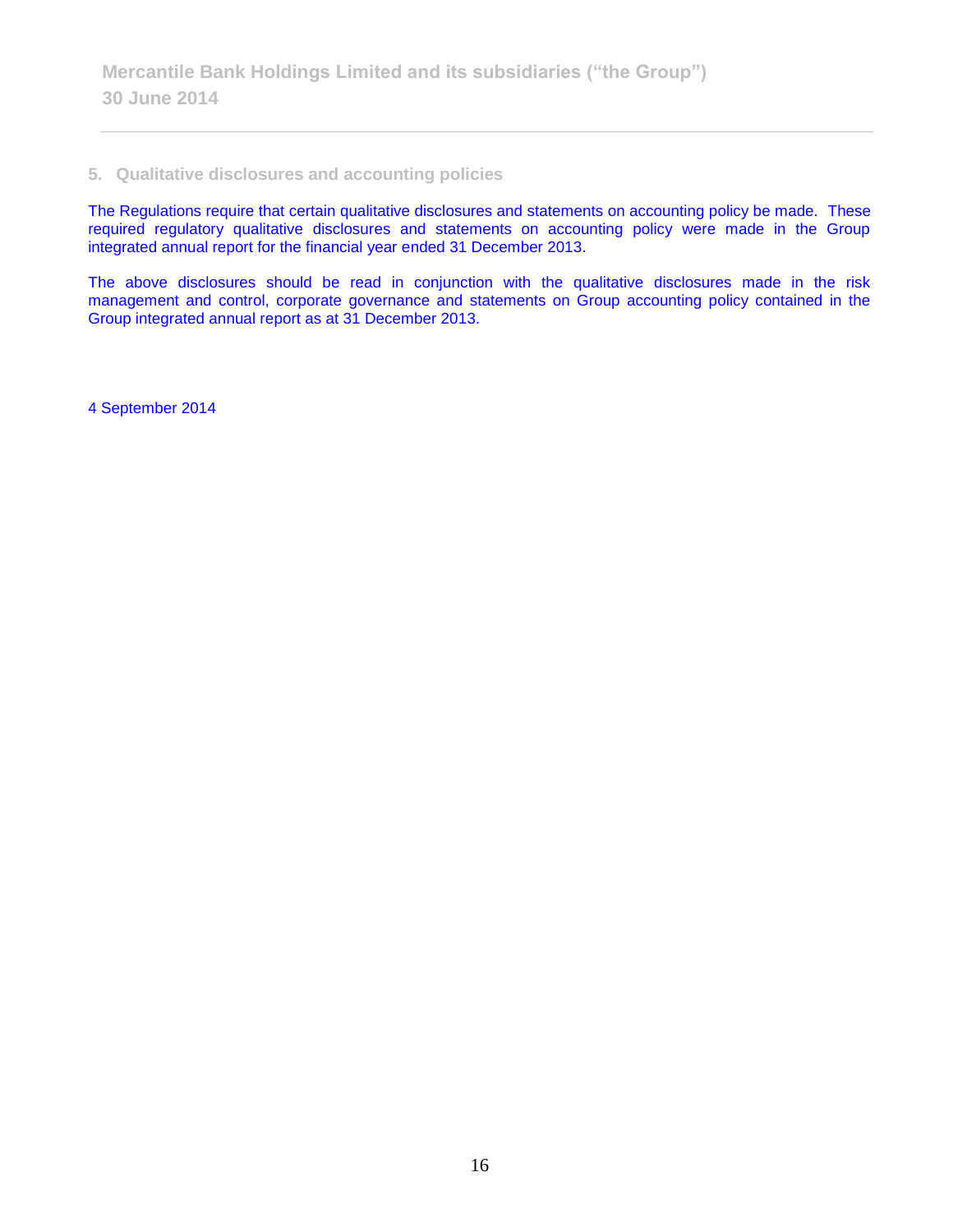## **ANNEXURE A: COMPOSITION OF CAPITAL DISCLOSURES TEMPLATE**

## **Mercantile Bank Group**

As at 30 June 2014

| Basel III common disclosures template to be used during the transition of regulatory adjustments<br>(i.e. from 1 June 2013 to 1 January 2018)<br><b>R'000</b> |                                                                                                                                                                                                                                                         |                |                |  |
|---------------------------------------------------------------------------------------------------------------------------------------------------------------|---------------------------------------------------------------------------------------------------------------------------------------------------------------------------------------------------------------------------------------------------------|----------------|----------------|--|
|                                                                                                                                                               | <b>Common Equity Tier 1 capital: instruments and reserves</b>                                                                                                                                                                                           |                |                |  |
|                                                                                                                                                               | Directly issued qualifying common share capital (and equivalent for non-joint stock companies) plus related stock surplus                                                                                                                               | 1 207 270      |                |  |
| $\overline{2}$                                                                                                                                                | <b>Retained earnings</b>                                                                                                                                                                                                                                | 456 527        |                |  |
| 3                                                                                                                                                             | Accumulated other comprehensive income (and other reserves)                                                                                                                                                                                             | 110 921        |                |  |
| $\overline{\mathbf{4}}$                                                                                                                                       | Directly issued capital subject to phase out from CET 1 (only applicable to non-joint stock companies)                                                                                                                                                  |                |                |  |
|                                                                                                                                                               | Public sector capital injections grandfathered until 1 January 2018                                                                                                                                                                                     | $\Omega$       |                |  |
| 5                                                                                                                                                             | Common share capital issued by subsidiaries and held third parties (amounts allowed in group CET)                                                                                                                                                       | (2769)         | (2769)         |  |
| 6                                                                                                                                                             | <b>Common Equity Tier 1 capital before regulatory adjustments</b>                                                                                                                                                                                       | 1771949        |                |  |
|                                                                                                                                                               | <b>Common Equity Tier 1 capital: regulatory adjustments</b>                                                                                                                                                                                             |                |                |  |
| $\overline{7}$                                                                                                                                                | <b>Prudential valuation adjustments</b>                                                                                                                                                                                                                 | 0              | 0              |  |
| $\bf{8}$                                                                                                                                                      | Goodwill (net of related tax liability)                                                                                                                                                                                                                 | $\Omega$       |                |  |
| 9                                                                                                                                                             | Other intangibles other than mortgage-servicing rights (net of related tax liability)                                                                                                                                                                   | 145 155        | 145 155        |  |
| 10                                                                                                                                                            | Deferred tax assets that rely on future profitability excluding those arising from temporary differences (net of related tax<br>liability)                                                                                                              | 0              | $\mathbf{0}$   |  |
| 11                                                                                                                                                            | Cash-flow hedge reserve                                                                                                                                                                                                                                 | $\overline{0}$ | $\Omega$       |  |
| 12                                                                                                                                                            | Shortfall of provisions to expected losses                                                                                                                                                                                                              | 0              | $\mathbf 0$    |  |
| 13                                                                                                                                                            | Securitisation gain on sale                                                                                                                                                                                                                             | 0              | 0              |  |
| 14                                                                                                                                                            | Gains and losses due to changes in own credit risk on fair valued liabilities                                                                                                                                                                           | $\mathbf{0}$   | $\mathbf{0}$   |  |
| 15                                                                                                                                                            | Defined-benefit pension fund net assets                                                                                                                                                                                                                 | $\mathbf{0}$   | $\overline{0}$ |  |
| 16                                                                                                                                                            | Investments in own shares (if not already netted off paid-in capital on reported balance sheet                                                                                                                                                          | $\mathbf{0}$   | $\mathbf{0}$   |  |
| 17                                                                                                                                                            | Reciprocal cross-holdings in common equity                                                                                                                                                                                                              | $\Omega$       | $\Omega$       |  |
| 18                                                                                                                                                            | Investments in the capital of banking, financial, insurance entities that are outside the scope of regulatory consolidation,<br>net of eligible short position, where the bank does not own more than 10% of the issued share capital (amount above 10% |                |                |  |
|                                                                                                                                                               | threshold)                                                                                                                                                                                                                                              | $\Omega$       | $\mathbf{0}$   |  |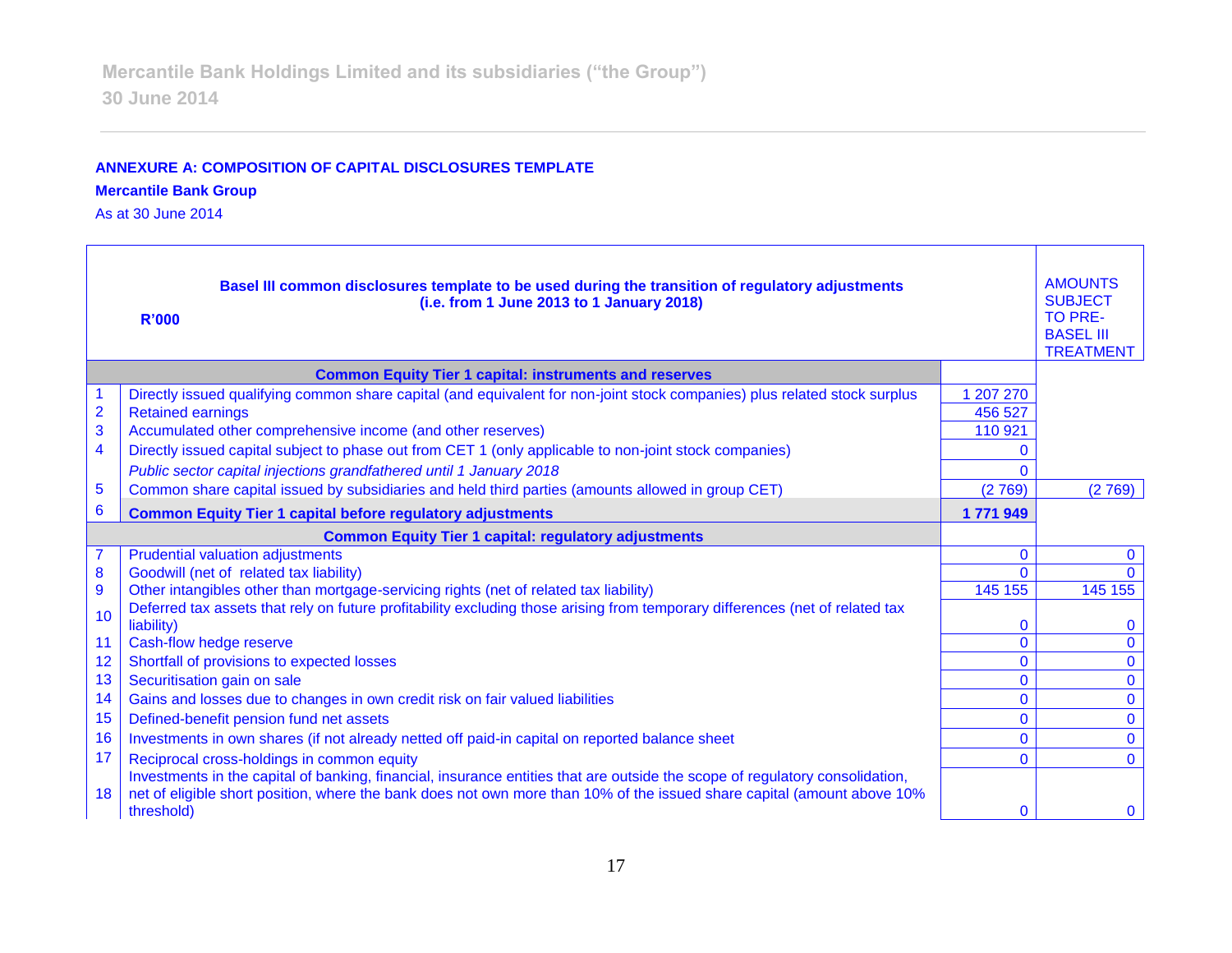| 19 | Significant investments in the common stock of banking, financial and insurance entities that are outside the scope of              |                             |                               |
|----|-------------------------------------------------------------------------------------------------------------------------------------|-----------------------------|-------------------------------|
|    | regulatory consolidation, net of eligible short positions (amounts above 10% threshold)                                             | $\bf{0}$                    | $\bf{0}$                      |
| 20 | Mortgage servicing rights (amount above 10% threshold)                                                                              | $\mathbf{0}$                | $\overline{0}$                |
| 21 | Deferred tax assets arising from temporary differences (amounts above 10% threshold, net of related tax liability)                  | $\mathbf 0$                 | $\mathbf 0$                   |
| 22 | Amount exceeding the 15% threshold                                                                                                  | $\mathbf 0$                 | $\pmb{0}$                     |
| 23 | of which: significant investments in the common stock of financials                                                                 | $\mathbf{0}$                | $\overline{0}$                |
| 24 | of which: mortgage servicing rights                                                                                                 | $\mathbf{0}$                | $\mathbf 0$                   |
| 25 | of which: deferred tax assets arising from temporary differences                                                                    | $\overline{0}$              | $\overline{\mathbf{0}}$       |
| 26 | National specific regulatory adjustments                                                                                            | $\mathbf{0}$                | $\overline{0}$                |
|    | REGULATORY ADJUSTMENTS APPLIED TO COMMON EQUITY TIER 1 IN RESPECT OF AMOUNTS SUBJECT TO                                             |                             |                               |
|    | <b>PR-BASEL III TREAMENT</b>                                                                                                        | 145 155                     |                               |
|    | OF WHICH: Other intangibles other than mortgage-servicing rights (net of related tax liability)                                     | 145 155                     |                               |
|    | OF WHICH:                                                                                                                           | $\mathbf{0}$                |                               |
| 27 | Regulatory adjustments applied to Common Equity Tier 1 due to insufficient Additional Tier 1 and Tier 2 to cover                    |                             |                               |
|    | deductions                                                                                                                          | $\bf{0}$                    |                               |
| 28 | <b>Total regulatory adjustments to Common Equity Tier 1</b>                                                                         | 145 155                     |                               |
| 29 | <b>Common Equity Tier 1 capital (CET1)</b>                                                                                          | 1 626 794                   |                               |
|    | <b>Additional Tier 1 capital: instruments</b>                                                                                       |                             |                               |
| 30 | Directly issued qualifying Additional Tier 1 instruments plus related stock surplus                                                 | $\mathbf 0$                 |                               |
| 31 | of which: classified as equity under applicable accounting standards                                                                | $\overline{0}$              |                               |
| 32 | of which: classified as liabilities under applicable accounting standards                                                           | $\overline{0}$              |                               |
| 33 | Directly issued capital instruments subject to phase out from Additional Tier 1                                                     | $\mathbf{0}$                |                               |
|    | Additional Tier 1 instruments (and CET1 instruments not included in line 5) issued by subsidiaries and held by third parties        |                             |                               |
| 34 | (amounts allowed in group AT1)                                                                                                      | $\bf{0}$                    |                               |
| 35 | of which: instruments issued by subsidiaries subject to phase out                                                                   | $\overline{0}$              |                               |
| 36 | <b>Additional Tier 1 capital before regulatory adjustments</b>                                                                      | $\mathbf 0$                 |                               |
|    |                                                                                                                                     |                             |                               |
|    | <b>Additional Tier 1 capital: regulatory adjustments</b><br><b>Investments in own Additional Tier 1 instruments</b>                 |                             |                               |
| 37 |                                                                                                                                     | $\mathbf 0$<br>$\mathbf{0}$ | $\mathbf 0$<br>$\overline{0}$ |
| 38 | Reciprocal cross-holdings in Additional Tier 1 instruments                                                                          |                             |                               |
|    | Investments in the capital of banking, financial, insurance entities that are outside the scope of regulatory consolidation,        |                             |                               |
|    | net of eligible short position, where the bank does not own more than 10% of the issued common share capital of the entity          |                             |                               |
| 39 | (amount above 10% threshold)                                                                                                        | $\bf{0}$                    | $\bf{0}$                      |
|    | Significant investments in the capital of banking, financial and insurance entities that are outside the scope of regulatory        |                             |                               |
| 40 | consolidation (net of eligible short positions)                                                                                     | $\bf{0}$                    | $\mathbf 0$                   |
| 41 | National specific regulatory adjustments<br>REGULATORY ADJUSTMENTS APPLIED TO COMMON EQUITY TIER 1 IN RESPECT OF AMOUNTS SUBJECT TO | $\overline{0}$              |                               |
|    | <b>PR-BASEL III TREAMENT</b>                                                                                                        |                             |                               |
|    |                                                                                                                                     | 0                           |                               |
|    | OF WHICH: (INSERT NAME OF ADJUSTMENT)                                                                                               | $\overline{0}$              |                               |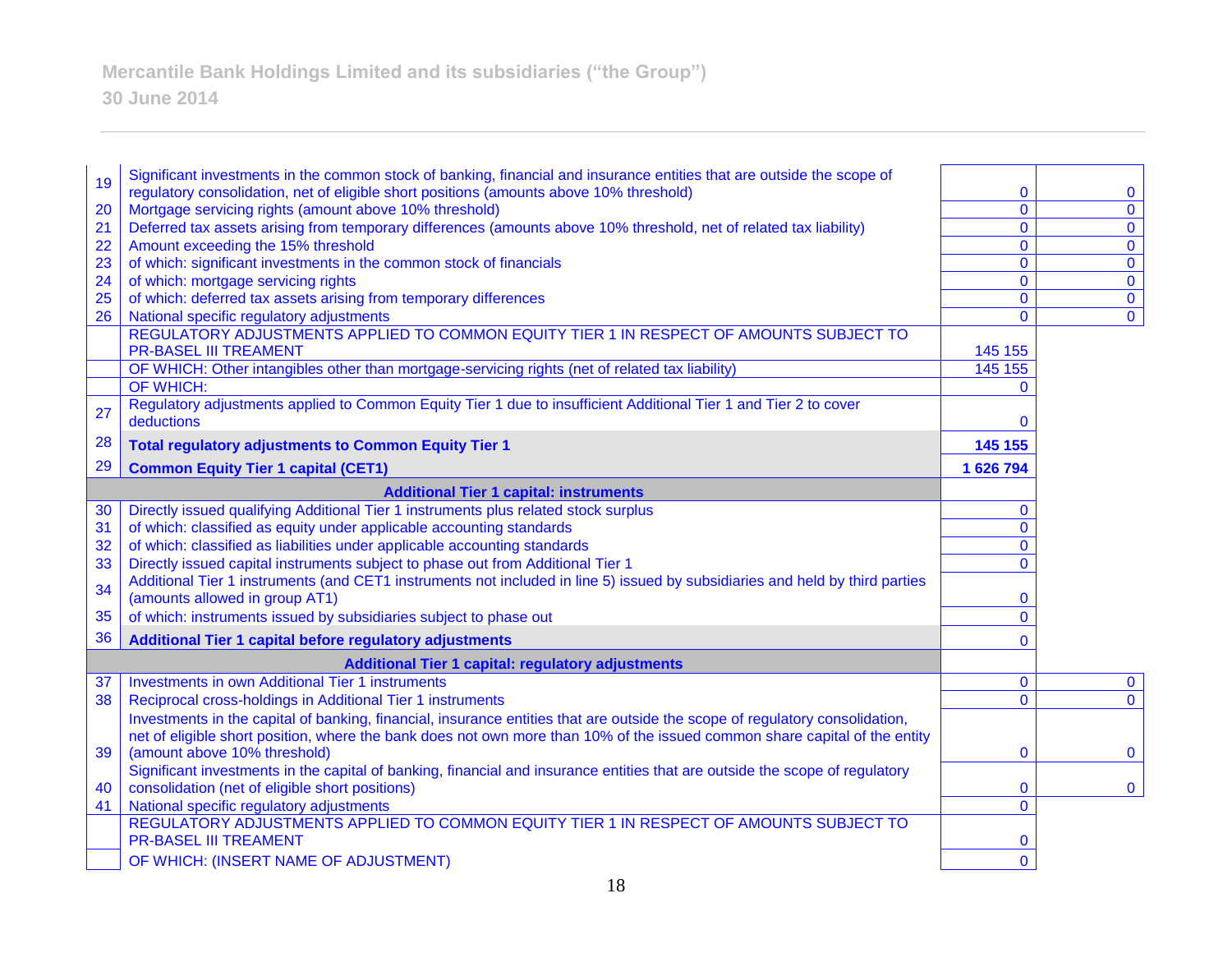|    | OF WHICH:                                                                                                                                                                                                                                                                                      | 0            |              |
|----|------------------------------------------------------------------------------------------------------------------------------------------------------------------------------------------------------------------------------------------------------------------------------------------------|--------------|--------------|
| 42 | Regulatory adjustments applied to Additional Tier 1 due to insufficient Tier 2 to cover deductions                                                                                                                                                                                             | 0            |              |
| 43 | <b>Total regulatory adjustments to Additional Tier 1 capital</b>                                                                                                                                                                                                                               | 0            |              |
| 44 | <b>Additional Tier 1 capital (AT1)</b>                                                                                                                                                                                                                                                         | n            |              |
| 45 | Tier 1 capital (T1= CET1 + AT1)                                                                                                                                                                                                                                                                | 1 626 794    |              |
|    |                                                                                                                                                                                                                                                                                                |              |              |
|    | <b>Tier 2 capital and provisions</b>                                                                                                                                                                                                                                                           |              |              |
| 46 | Directly issued qualifying Tier 2 instruments plus related stock surplus                                                                                                                                                                                                                       | $\mathbf{0}$ |              |
| 47 | Directly issued capital instruments subject to phase out from Tier 2                                                                                                                                                                                                                           | $\mathbf{0}$ |              |
| 48 | Tier 2 instruments (and CET1 and AT1 instruments not included in lines 5 to 34) issued by subsidiaries and held by third<br>parties (amounts allowed in group Tier 2)                                                                                                                          | $\mathbf{0}$ |              |
| 49 | of which: instruments issued by subsidiaries subject to phase out                                                                                                                                                                                                                              | $\Omega$     |              |
| 50 | <b>Provisions</b>                                                                                                                                                                                                                                                                              | 12 5 33      |              |
| 51 | Tier 2 capital before regulatory adjustments                                                                                                                                                                                                                                                   | 12 5 33      |              |
|    | Tier 2 capital: regulatory adjustments                                                                                                                                                                                                                                                         |              |              |
| 52 | <b>Investment in own Tier 2 instruments</b>                                                                                                                                                                                                                                                    | $\mathbf{0}$ | $\mathbf 0$  |
| 53 | Reciprocal cross-holdings in Tier 2 instruments                                                                                                                                                                                                                                                | $\Omega$     | $\mathbf{0}$ |
| 54 | Investments in capital of banking, financial and insurance entities that are outside the scope of regulatory consolidation,<br>net of eligible short positions, where the bank does not own more than 10% of the issued common share capital of the<br>entity (amount above the 10% threshold) | $\mathbf{0}$ | $\mathbf{0}$ |
| 55 | Significant investments in the capital of banking, financial and insurance entities that are outside the scope of regulatory<br>consolidation (net of eligible short positions)                                                                                                                | $\mathbf{0}$ | $\mathbf 0$  |
| 56 | National specific regulatory adjustments                                                                                                                                                                                                                                                       | $\Omega$     |              |
|    | REGULATORY ADJUSTMENTS APPLIED TO COMMON EQUITY TIER 2 IN RESPECT OF AMOUNTS SUBJECT TO<br><b>PR-BASEL III TREAMENT</b>                                                                                                                                                                        | $\mathbf{0}$ |              |
|    | OF WHICH: (INSERT NAME OF ADJUSTMENT)                                                                                                                                                                                                                                                          | $\mathbf{0}$ |              |
|    | <b>OF WHICH:</b>                                                                                                                                                                                                                                                                               | $\Omega$     |              |
| 57 | <b>Total regulatory adjustments to Tier 2 capital</b>                                                                                                                                                                                                                                          | $\mathbf{0}$ |              |
| 58 | <b>Tier 2 capital (T2)</b>                                                                                                                                                                                                                                                                     | 12 533       |              |
| 59 | Total capital (TC= T1 + T2)                                                                                                                                                                                                                                                                    | 1 639 327    |              |
|    | RISK WEIGHTED ASSETS IN RESPECT OF AMOUNTS SUBJECT TO PRE-BASEL III TREAMENT                                                                                                                                                                                                                   | 8777933      |              |
|    | OF WHICH: (INSERT NAME OF ADJUSTMENT)                                                                                                                                                                                                                                                          |              |              |
|    | OF WHICH:                                                                                                                                                                                                                                                                                      | 0            |              |
| 60 | <b>Total risk weighted assets</b>                                                                                                                                                                                                                                                              | 8777933      |              |
|    | <b>Capital ratios</b>                                                                                                                                                                                                                                                                          |              |              |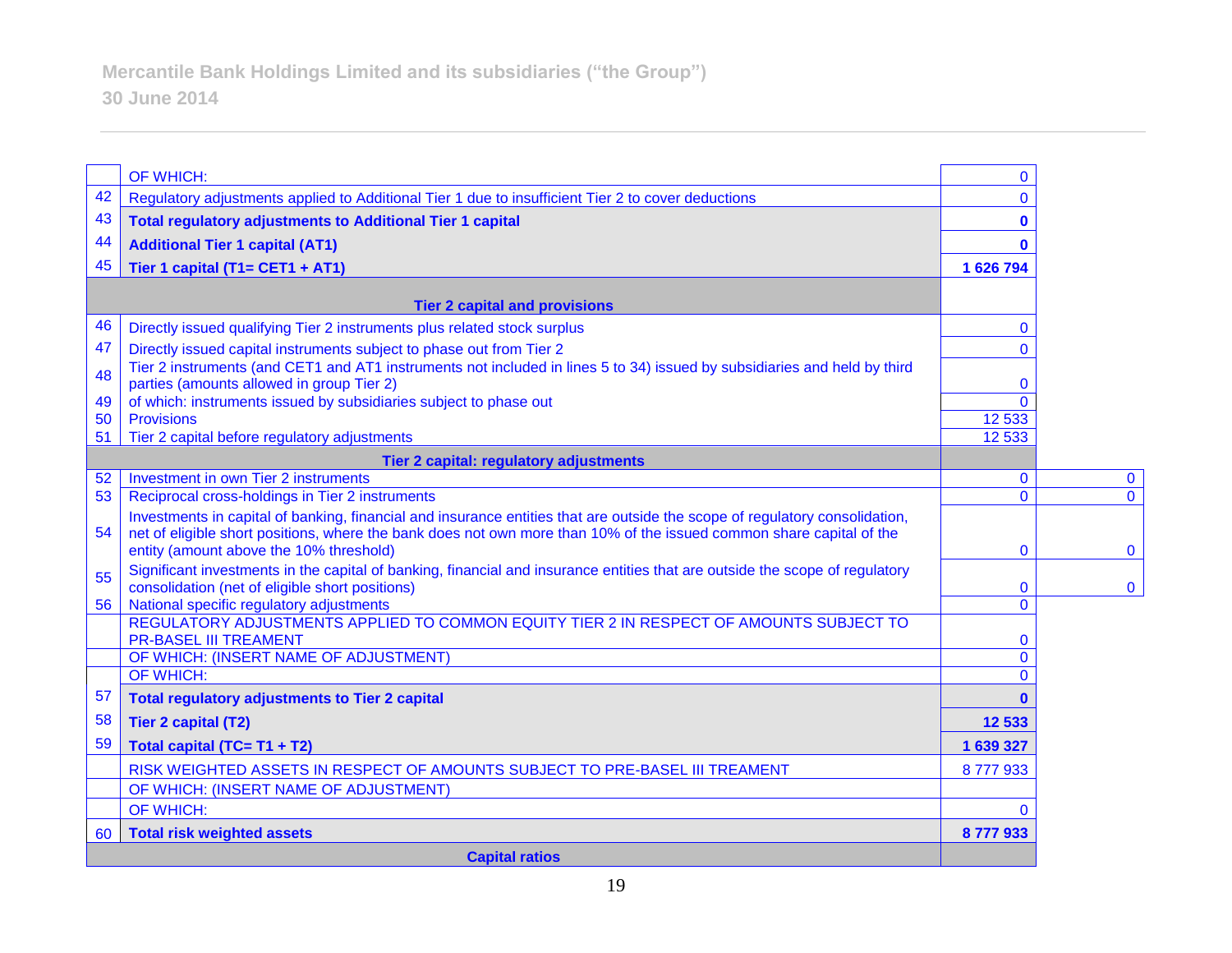| 61                                                       | Common Equity Tier 1 (as a percentage of risk weighted assets)                                                                | 18.53        |  |
|----------------------------------------------------------|-------------------------------------------------------------------------------------------------------------------------------|--------------|--|
| 62                                                       | Tier 1 (as a percentage of risk weighted assets)                                                                              | 18.53        |  |
| 63                                                       | Total capital (as a percentage of risk weighted assets)                                                                       | 18.68        |  |
| 64                                                       | Institution specific buffers requirements (minimum CET1 requirement plus capital conservation buffers plus countercyclical    |              |  |
|                                                          | buffer requirements plus G-SIB buffer requirement, expressed as a percentage of risk weighted assets)                         | 2.50         |  |
| 65                                                       | of which: capital conservation buffer requirement                                                                             | $\bf{0}$     |  |
| 66                                                       | of which: bank specific countercyclical buffer requirement                                                                    | $\mathbf 0$  |  |
| 67                                                       | of which: G-SIB buffer requirement                                                                                            | $\mathbf{0}$ |  |
| 68                                                       | Common Equity Tier 1 available to meet buffers (as a percentage of risk weighted assets)                                      | 18.53        |  |
|                                                          | <b>National Minima (if different from Basel 3)</b>                                                                            |              |  |
| 69                                                       |                                                                                                                               |              |  |
|                                                          | National Common Equity Tier 1 minimum ratio (if different from Basel 3 minimum)                                               | 5.50         |  |
| 70                                                       | National Tier 1 minimum ratio                                                                                                 | 7.00         |  |
| 71                                                       |                                                                                                                               |              |  |
|                                                          | National total capital minimum ratio                                                                                          | 10.00        |  |
|                                                          | Amounts below the threshold for deductions (before risk weighting)                                                            |              |  |
| 72                                                       | Non-significant investments in the capital of other financials                                                                | $\mathbf{0}$ |  |
| 73                                                       | Significant investments in common stock of financials                                                                         | $\bf{0}$     |  |
| 74                                                       | Mortgage servicing rights (net of related tax liability)                                                                      | $\mathbf 0$  |  |
| 75                                                       | Deferred tax assets arising from temporary differences (net of related tax liability)                                         | $\Omega$     |  |
| Applicable caps on the inclusion of provisions in Tier 2 |                                                                                                                               |              |  |
|                                                          | Provisions eligible for inclusion in Tier 2 in respect of exposures subject to standardised approach (prior to application of |              |  |
| 76                                                       | cap)                                                                                                                          | 12 5 33      |  |
| 77                                                       | Cap on inclusion of provisions in Tier 2 under standardised approach                                                          | $\Omega$     |  |
| 78                                                       | Provisions eligible for inclusion in Tier 2 in respect of exposures subject to internal ratings-based approach (prior to      |              |  |
|                                                          | application of cap)                                                                                                           | $\bf{0}$     |  |
| 79                                                       | Cap on inclusion of provisions in Tier 2 under internal ratings-based approach                                                | $\Omega$     |  |
|                                                          |                                                                                                                               |              |  |
|                                                          | Capital instruments subject to phase-out arrangement (only applicable between 1 Jan 2018 and 1 Jan 2022)                      |              |  |
| 80                                                       | Current cap on CET1 instruments subject to phase out arrangements                                                             | $\mathbf 0$  |  |
| 81                                                       | Amounts excluded from CET1 due to cap (excess over cap after redemptions and maturities)                                      | $\bf{0}$     |  |
| 82                                                       | Current cap on AT1 instruments subject to phase out arrangements                                                              | $\bf{0}$     |  |
| 83                                                       | Amounts excluded from AT1 due to cap (excess over cap after redemptions and maturities)                                       | $\mathbf 0$  |  |
| 84                                                       | Current cap on T2 instruments subject to phase out arrangements                                                               | $\bf{0}$     |  |
| 85                                                       | Amounts excluded from T2 due to cap (excess over cap after redemptions and maturities)                                        | $\mathbf 0$  |  |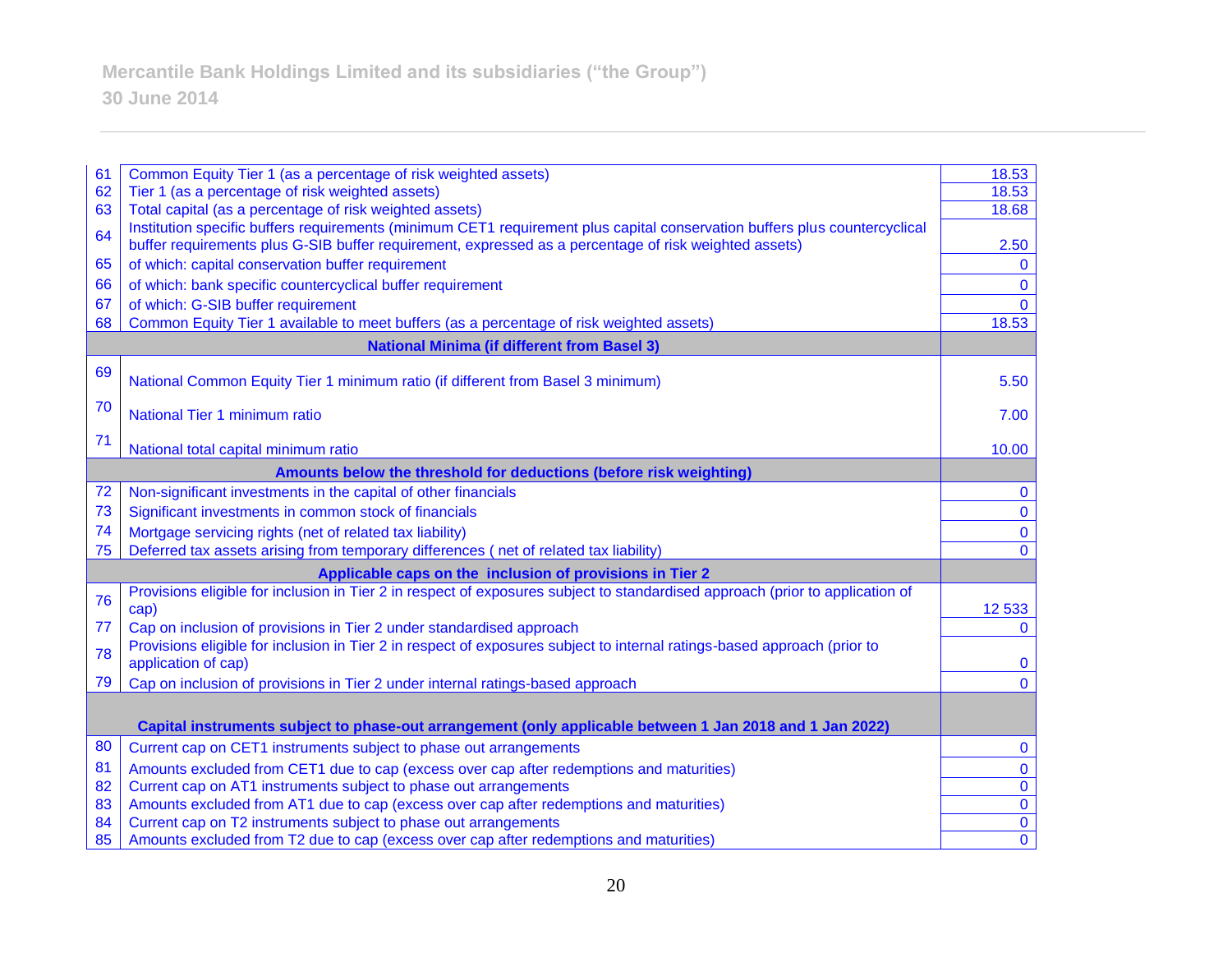#### **ANNEXURE A: COMPOSITION OF CAPITAL DISCLOSURES TEMPLATE**

#### **Mercantile Bank Limited (solo)**

As at 30 June 2014

| Basel III common disclosures template to be used during the transition of regulatory adjustments<br>(i.e. from 1 June 2013 to 1 January 2018)<br><b>R'000</b> |                                                                                                                                                                                                                                                         |                |              |  |
|---------------------------------------------------------------------------------------------------------------------------------------------------------------|---------------------------------------------------------------------------------------------------------------------------------------------------------------------------------------------------------------------------------------------------------|----------------|--------------|--|
|                                                                                                                                                               | <b>Common Equity Tier 1 capital: instruments and reserves</b>                                                                                                                                                                                           |                |              |  |
|                                                                                                                                                               | Directly issued qualifying common share capital (and equivalent for non-joint stock companies) plus related stock surplus                                                                                                                               | 483 300        |              |  |
| $\overline{2}$                                                                                                                                                | <b>Retained earnings</b>                                                                                                                                                                                                                                | 249 062        |              |  |
| 3                                                                                                                                                             | Accumulated other comprehensive income (and other reserves)                                                                                                                                                                                             | 53 505         |              |  |
| $\overline{\mathbf{4}}$                                                                                                                                       | Directly issued capital subject to phase out from CET 1 (only applicable to non-joint stock companies)                                                                                                                                                  |                |              |  |
|                                                                                                                                                               | Public sector capital injections grandfathered until 1 January 2018                                                                                                                                                                                     | 0              |              |  |
| 5                                                                                                                                                             | Common share capital issued by subsidiaries and held third parties (amounts allowed in group CET)                                                                                                                                                       | $\Omega$       | $\mathbf{0}$ |  |
| 6                                                                                                                                                             | <b>Common Equity Tier 1 capital before regulatory adjustments</b>                                                                                                                                                                                       | 1785867        |              |  |
|                                                                                                                                                               | <b>Common Equity Tier 1 capital: regulatory adjustments</b>                                                                                                                                                                                             |                |              |  |
| $\overline{7}$                                                                                                                                                | <b>Prudential valuation adjustments</b>                                                                                                                                                                                                                 | $\mathbf{0}$   | $\mathbf{0}$ |  |
| ${\bf 8}$                                                                                                                                                     | Goodwill (net of related tax liability)                                                                                                                                                                                                                 | $\Omega$       | $\Omega$     |  |
| 9                                                                                                                                                             | Other intangibles other than mortgage-servicing rights (net of related tax liability)                                                                                                                                                                   | 145 155        | 145 155      |  |
| 10                                                                                                                                                            | Deferred tax assets that rely on future profitability excluding those arising from temporary differences (net of related tax                                                                                                                            |                |              |  |
|                                                                                                                                                               | liability)                                                                                                                                                                                                                                              | 0              | $\Omega$     |  |
| 11                                                                                                                                                            | Cash-flow hedge reserve                                                                                                                                                                                                                                 | $\overline{0}$ | $\mathbf{0}$ |  |
| 12                                                                                                                                                            | Shortfall of provisions to expected losses                                                                                                                                                                                                              | $\overline{0}$ | $\mathbf 0$  |  |
| 13                                                                                                                                                            | Securitisation gain on sale                                                                                                                                                                                                                             | $\mathbf{0}$   | $\mathbf{0}$ |  |
| 14                                                                                                                                                            | Gains and losses due to changes in own credit risk on fair valued liabilities                                                                                                                                                                           | $\mathbf{0}$   | $\mathbf{0}$ |  |
| 15                                                                                                                                                            | Defined-benefit pension fund net assets                                                                                                                                                                                                                 | $\Omega$       | $\mathbf 0$  |  |
| 16                                                                                                                                                            | Investments in own shares (if not already netted off paid-in capital on reported balance sheet                                                                                                                                                          | 0              | $\mathbf 0$  |  |
| 17                                                                                                                                                            | Reciprocal cross-holdings in common equity                                                                                                                                                                                                              | $\Omega$       | $\Omega$     |  |
| 18                                                                                                                                                            | Investments in the capital of banking, financial, insurance entities that are outside the scope of regulatory consolidation, net<br>of eligible short position, where the bank does not own more than 10% of the issued share capital (amount above 10% |                |              |  |
|                                                                                                                                                               | threshold)                                                                                                                                                                                                                                              | 0              | $\mathbf{0}$ |  |
| 19                                                                                                                                                            | Significant investments in the common stock of banking, financial and insurance entities that are outside the scope of                                                                                                                                  | 0              | $\mathbf{0}$ |  |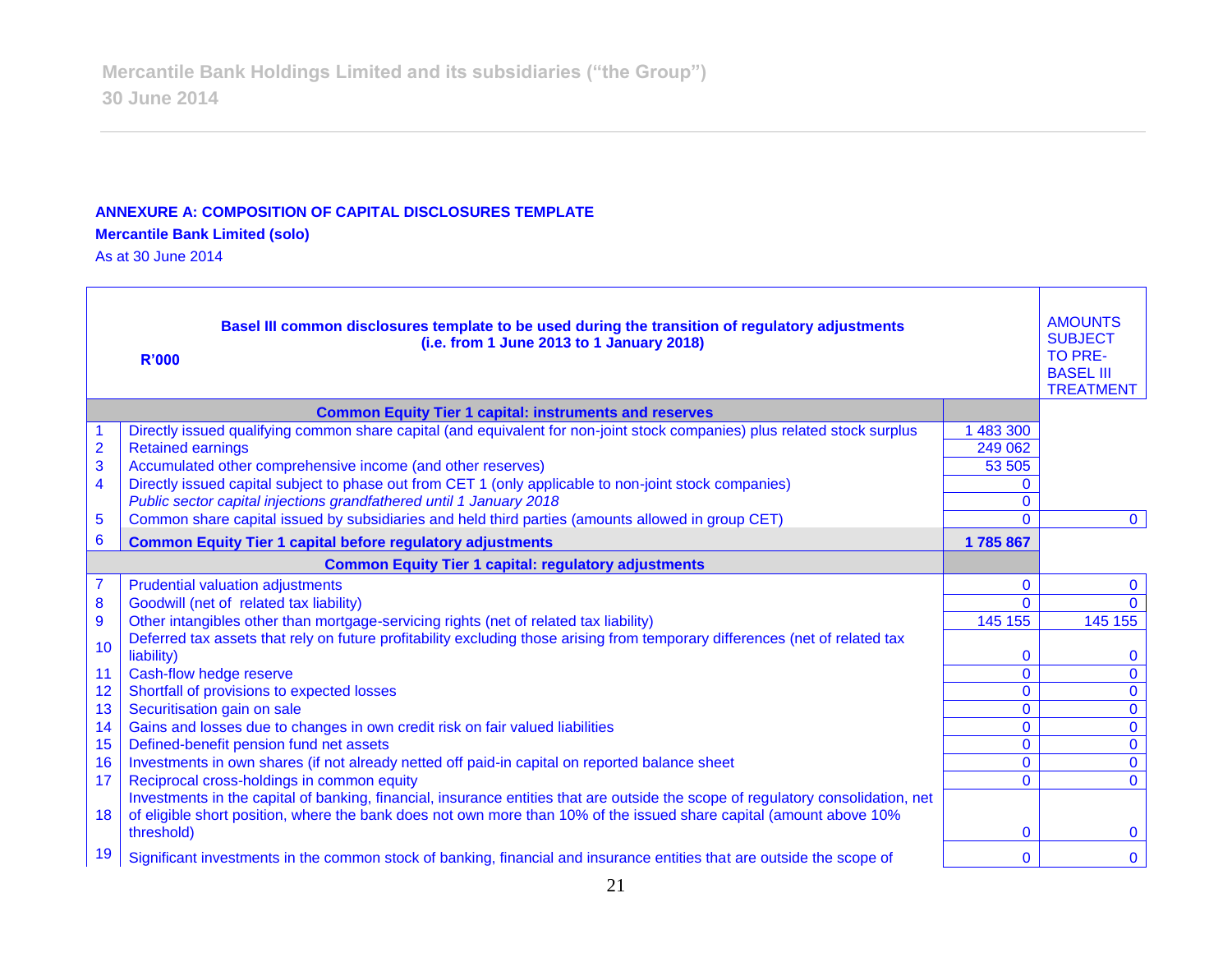**Mercantile Bank Holdings Limited and its subsidiaries ("the Group") 30 June 2014**

|    | regulatory consolidation, net of eligible short positions (amounts above 10% threshold)                                          |                |                         |
|----|----------------------------------------------------------------------------------------------------------------------------------|----------------|-------------------------|
| 20 | Mortgage servicing rights (amount above 10% threshold)                                                                           | $\mathbf 0$    | $\mathbf{0}$            |
| 21 | Deferred tax assets arising from temporary differences (amounts above 10% threshold, net of related tax liability)               | $\mathbf 0$    | $\mathbf 0$             |
| 22 | Amount exceeding the 15% threshold                                                                                               | $\mathbf 0$    | $\pmb{0}$               |
| 23 | of which: significant investments in the common stock of financials                                                              | $\mathbf{0}$   | $\mathbf 0$             |
| 24 | of which: mortgage servicing rights                                                                                              | $\mathbf 0$    | $\overline{0}$          |
| 25 | of which: deferred tax assets arising from temporary differences                                                                 | $\mathbf 0$    | $\overline{\mathbf{0}}$ |
| 26 | National specific regulatory adjustments                                                                                         | $\mathbf 0$    | $\overline{0}$          |
|    | REGULATORY ADJUSTMENTS APPLIED TO COMMON EQUITY TIER 1 IN RESPECT OF AMOUNTS SUBJECT TO                                          |                |                         |
|    | <b>PR-BASEL III TREAMENT</b>                                                                                                     | 145 155        |                         |
|    | OF WHICH: Other intangibles other than mortgage-servicing rights (net of related tax liability)                                  | 145 155        |                         |
|    | OF WHICH:                                                                                                                        | $\mathbf{0}$   |                         |
| 27 | Regulatory adjustments applied to Common Equity Tier 1 due to insufficient Additional Tier 1 and Tier 2 to cover                 |                |                         |
|    | deductions                                                                                                                       | $\Omega$       |                         |
| 28 | <b>Total regulatory adjustments to Common Equity Tier 1</b>                                                                      | 145 155        |                         |
| 29 | <b>Common Equity Tier 1 capital (CET1)</b>                                                                                       | 1 640 712      |                         |
|    | <b>Additional Tier 1 capital: instruments</b>                                                                                    |                |                         |
| 30 | Directly issued qualifying Additional Tier 1 instruments plus related stock surplus                                              | $\mathbf{0}$   |                         |
| 31 | of which: classified as equity under applicable accounting standards                                                             | $\mathbf{0}$   |                         |
| 32 | of which: classified as liabilities under applicable accounting standards                                                        | $\mathbf 0$    |                         |
| 33 | Directly issued capital instruments subject to phase out from Additional Tier 1                                                  | $\Omega$       |                         |
| 34 | Additional Tier 1 instruments (and CET1 instruments not included in line 5) issued by subsidiaries and held by third parties     |                |                         |
|    | (amounts allowed in group AT1)                                                                                                   | 0              |                         |
| 35 | of which: instruments issued by subsidiaries subject to phase out                                                                | $\mathbf 0$    |                         |
| 36 | Additional Tier 1 capital before regulatory adjustments                                                                          | $\Omega$       |                         |
|    | <b>Additional Tier 1 capital: regulatory adjustments</b>                                                                         |                |                         |
| 37 | <b>Investments in own Additional Tier 1 instruments</b>                                                                          | $\mathbf 0$    | $\mathbf 0$             |
| 38 | Reciprocal cross-holdings in Additional Tier 1 instruments                                                                       | $\overline{0}$ | $\overline{0}$          |
|    | Investments in the capital of banking, financial, insurance entities that are outside the scope of regulatory consolidation, net |                |                         |
| 39 | of eligible short position, where the bank does not own more than 10% of the issued common share capital of the entity           |                |                         |
|    | (amount above 10% threshold)                                                                                                     | $\mathbf 0$    | $\mathbf 0$             |
| 40 | Significant investments in the capital of banking, financial and insurance entities that are outside the scope of regulatory     |                |                         |
|    | consolidation (net of eligible short positions)                                                                                  | $\mathbf{0}$   | $\mathbf 0$             |
| 41 | National specific regulatory adjustments                                                                                         | $\mathbf{O}$   |                         |
|    | REGULATORY ADJUSTMENTS APPLIED TO COMMON EQUITY TIER 1 IN RESPECT OF AMOUNTS SUBJECT TO                                          |                |                         |
|    | <b>PR-BASEL III TREAMENT</b>                                                                                                     | 0              |                         |
|    | OF WHICH: (INSERT NAME OF ADJUSTMENT)                                                                                            | $\mathbf 0$    |                         |
|    | OF WHICH:                                                                                                                        | $\mathbf{0}$   |                         |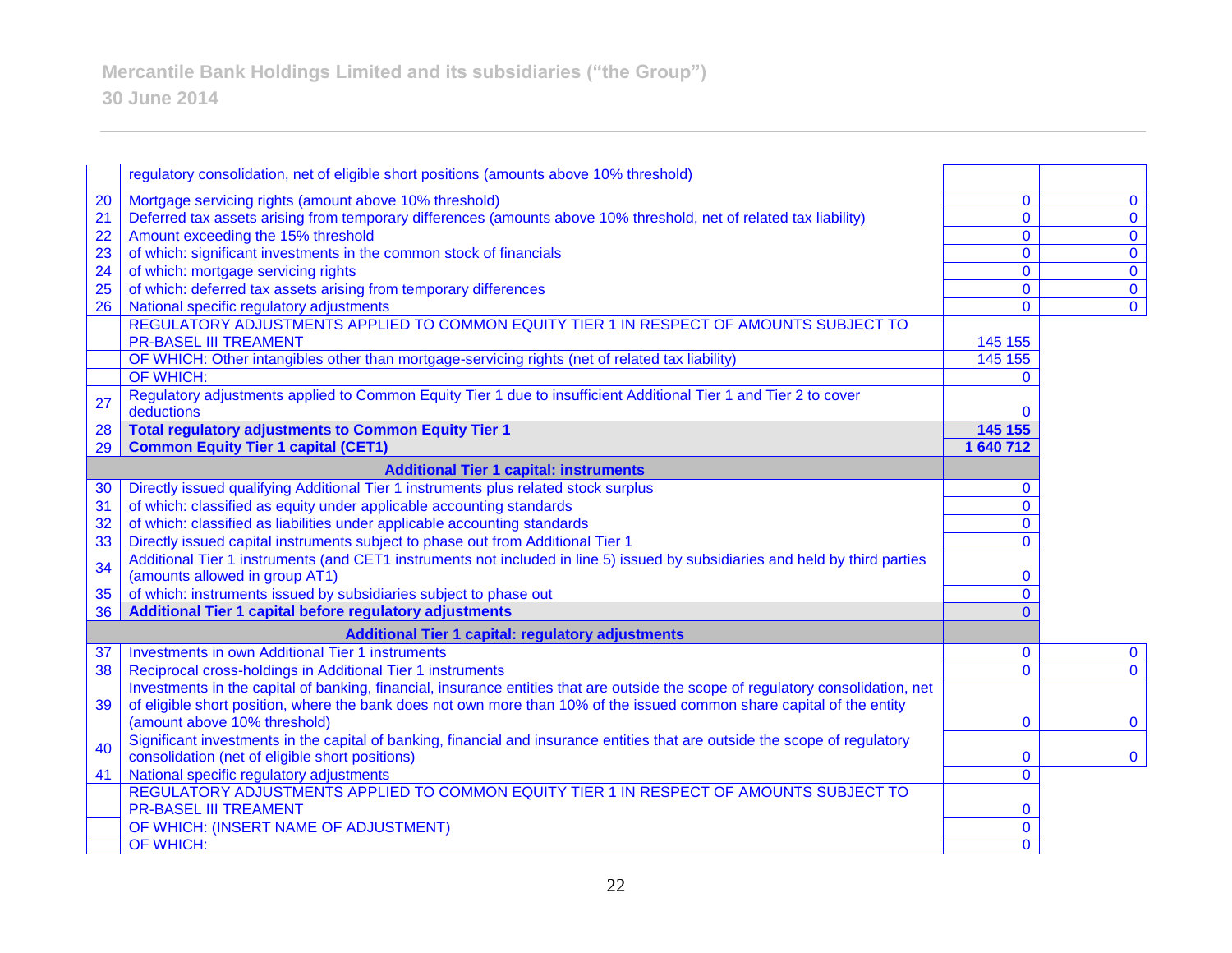| 42 | Regulatory adjustments applied to Additional Tier 1 due to insufficient Tier 2 to cover deductions                                                                                 | $\mathbf{0}$            |             |
|----|------------------------------------------------------------------------------------------------------------------------------------------------------------------------------------|-------------------------|-------------|
| 43 | <b>Total regulatory adjustments to Additional Tier 1 capital</b>                                                                                                                   | $\mathbf{0}$            |             |
| 44 | <b>Additional Tier 1 capital (AT1)</b>                                                                                                                                             | $\mathbf{0}$            |             |
| 45 | Tier 1 capital (T1= CET1 + AT1)                                                                                                                                                    | 1 640 712               |             |
|    | <b>Tier 2 capital and provisions</b>                                                                                                                                               |                         |             |
| 46 | Directly issued qualifying Tier 2 instruments plus related stock surplus                                                                                                           | $\mathbf{0}$            |             |
| 47 | Directly issued capital instruments subject to phase out from Tier 2                                                                                                               | $\Omega$                |             |
| 48 | Tier 2 instruments (and CET1 and AT1 instruments not included in lines 5 to 34) issued by subsidiaries and held by third<br>parties (amounts allowed in group Tier 2)              | $\mathbf 0$             |             |
| 49 | of which: instruments issued by subsidiaries subject to phase out                                                                                                                  | $\Omega$                |             |
| 50 | <b>Provisions</b>                                                                                                                                                                  | 11 849                  |             |
| 51 | Tier 2 capital before regulatory adjustments                                                                                                                                       | 11849                   |             |
|    |                                                                                                                                                                                    |                         |             |
| 52 | Tier 2 capital: regulatory adjustments<br>Investment in own Tier 2 instruments                                                                                                     |                         | $\mathbf 0$ |
| 53 |                                                                                                                                                                                    | $\mathbf 0$<br>$\Omega$ | $\mathbf 0$ |
|    | Reciprocal cross-holdings in Tier 2 instruments<br>Investments in capital of banking, financial and insurance entities that are outside the scope of regulatory consolidation, net |                         |             |
| 54 | of eligible short positions, where the bank does not own more than 10% of the issued common share capital of the entity                                                            |                         |             |
|    | (amount above the 10% threshold)                                                                                                                                                   | 0                       | $\bf{0}$    |
|    | Significant investments in the capital of banking, financial and insurance entities that are outside the scope of regulatory                                                       |                         |             |
| 55 | consolidation (net of eligible short positions)                                                                                                                                    | $\mathbf{0}$            | $\bf{0}$    |
| 56 | National specific regulatory adjustments                                                                                                                                           | $\overline{0}$          |             |
|    | REGULATORY ADJUSTMENTS APPLIED TO COMMON EQUITY TIER 2 IN RESPECT OF AMOUNTS SUBJECT TO                                                                                            |                         |             |
|    | <b>PR-BASEL III TREAMENT</b>                                                                                                                                                       | $\mathbf 0$             |             |
|    | OF WHICH: (INSERT NAME OF ADJUSTMENT)                                                                                                                                              | $\Omega$                |             |
|    | OF WHICH:                                                                                                                                                                          | $\Omega$                |             |
| 57 | <b>Total regulatory adjustments to Tier 2 capital</b>                                                                                                                              | $\mathbf{0}$            |             |
| 58 | <b>Tier 2 capital (T2)</b>                                                                                                                                                         | 11849                   |             |
| 59 | Total capital (TC= T1 + T2)                                                                                                                                                        | 1 652 561               |             |
|    | RISK WEIGHTED ASSETS IN RESPECT OF AMOUNTS SUBJECT TO PRE-BASEL III TREAMENT                                                                                                       | 7 563 460               |             |
|    | OF WHICH: (INSERT NAME OF ADJUSTMENT)                                                                                                                                              |                         |             |
|    | OF WHICH:                                                                                                                                                                          | $\Omega$                |             |
| 60 | <b>Total risk weighted assets</b>                                                                                                                                                  | 7 563 460               |             |
|    | <b>Capital ratios</b>                                                                                                                                                              |                         |             |
| 61 | Common Equity Tier 1 (as a percentage of risk weighted assets)                                                                                                                     | 21.69                   |             |
| 62 | Tier 1 (as a percentage of risk weighted assets)                                                                                                                                   | 21.69                   |             |
| 63 | Total capital (as a percentage of risk weighted assets)                                                                                                                            | 21.85                   |             |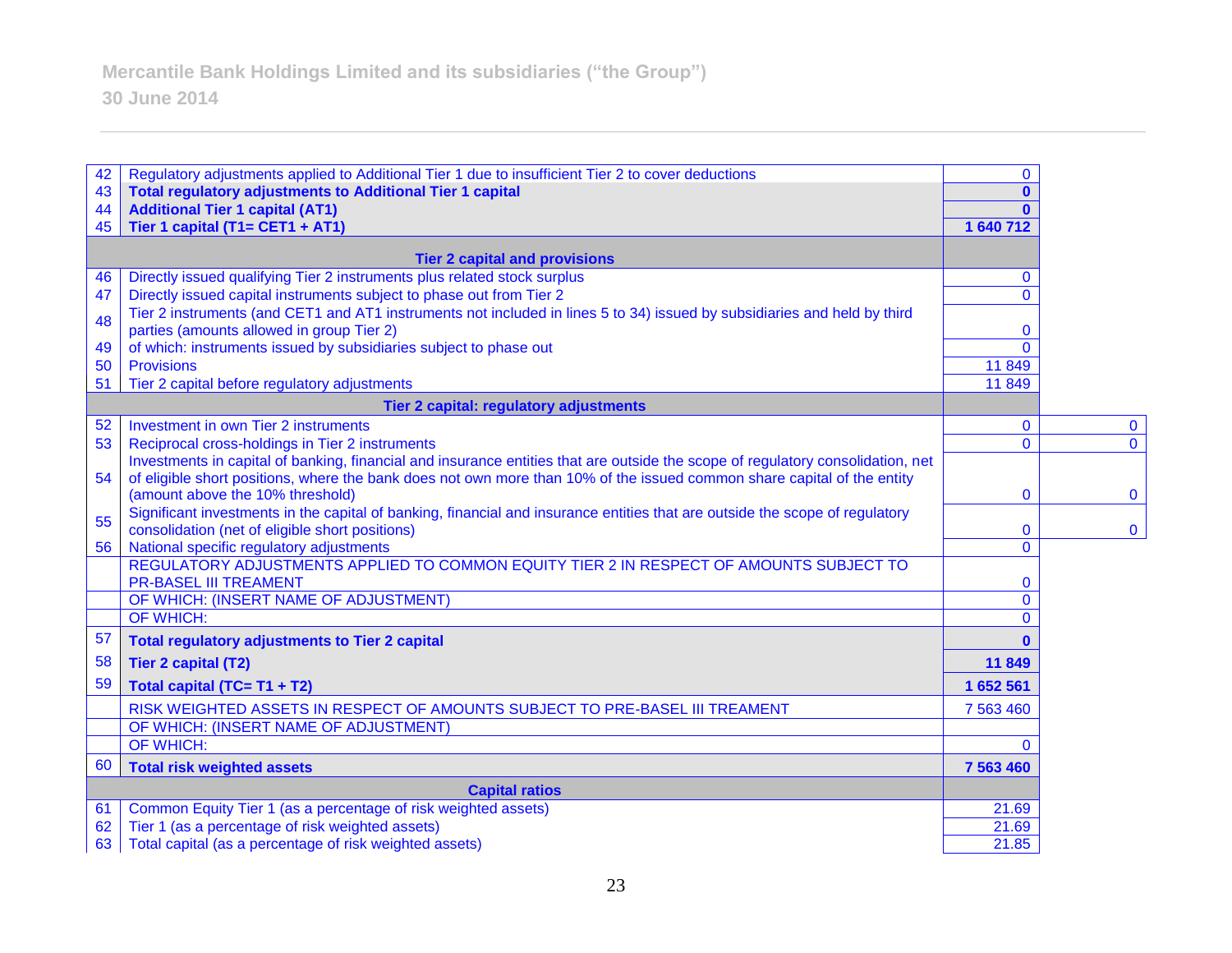| 64                                                       | Institution specific buffers requirements (minimum CET1 requirement plus capital conservation buffers plus countercyclical                                 |                      |
|----------------------------------------------------------|------------------------------------------------------------------------------------------------------------------------------------------------------------|----------------------|
| 65                                                       | buffer requirements plus G-SIB buffer requirement, expressed as a percentage of risk weighted assets)<br>of which: capital conservation buffer requirement | 2.50<br>$\mathbf{0}$ |
| 66                                                       | of which: bank specific countercyclical buffer requirement                                                                                                 | $\mathbf 0$          |
| 67                                                       | of which: G-SIB buffer requirement                                                                                                                         | $\Omega$             |
| 68                                                       | Common Equity Tier 1 available to meet buffers (as a percentage of risk weighted assets)                                                                   | 21.69                |
|                                                          |                                                                                                                                                            |                      |
|                                                          | <b>National Minima (if different from Basel 3)</b>                                                                                                         |                      |
| 69                                                       | National Common Equity Tier 1 minimum ratio (if different from Basel 3 minimum)                                                                            | 5.50                 |
| 70                                                       | National Tier 1 minimum ratio                                                                                                                              | 7.00                 |
| 71                                                       | National total capital minimum ratio                                                                                                                       | 10.00                |
|                                                          | Amounts below the threshold for deductions (before risk weighting)                                                                                         |                      |
| 72                                                       | Non-significant investments in the capital of other financials                                                                                             | $\mathbf 0$          |
| 73                                                       | Significant investments in common stock of financials                                                                                                      | $\bf{0}$             |
| 74                                                       | Mortgage servicing rights (net of related tax liability)                                                                                                   | $\bf{0}$             |
| 75                                                       | Deferred tax assets arising from temporary differences (net of related tax liability)                                                                      | $\mathbf{0}$         |
| Applicable caps on the inclusion of provisions in Tier 2 |                                                                                                                                                            |                      |
| 76                                                       | Provisions eligible for inclusion in Tier 2 in respect of exposures subject to standardised approach (prior to application of                              |                      |
|                                                          | cap)                                                                                                                                                       | 11 849               |
| 77                                                       | Cap on inclusion of provisions in Tier 2 under standardised approach                                                                                       | $\Omega$             |
| 78                                                       | Provisions eligible for inclusion in Tier 2 in respect of exposures subject to internal ratings-based approach (prior to                                   |                      |
|                                                          | application of cap)                                                                                                                                        | $\bf{0}$             |
| 79                                                       | Cap on inclusion of provisions in Tier 2 under internal ratings-based approach                                                                             | $\mathbf{0}$         |
|                                                          |                                                                                                                                                            |                      |
|                                                          | Capital instruments subject to phase-out arrangement (only applicable between 1 Jan 2018 and 1 Jan 2022)                                                   |                      |
| 80                                                       | Current cap on CET1 instruments subject to phase out arrangements                                                                                          | $\bf{0}$             |
| 81                                                       | Amounts excluded from CET1 due to cap (excess over cap after redemptions and maturities)                                                                   | $\mathbf 0$          |
| 82                                                       | Current cap on AT1 instruments subject to phase out arrangements                                                                                           | $\mathbf 0$          |
| 83                                                       | Amounts excluded from AT1 due to cap (excess over cap after redemptions and maturities)                                                                    | $\bf{0}$             |
| 84                                                       | Current cap on T2 instruments subject to phase out arrangements                                                                                            | $\bf{0}$             |
| 85                                                       | Amounts excluded from T2 due to cap (excess over cap after redemptions and maturities)                                                                     | $\mathbf 0$          |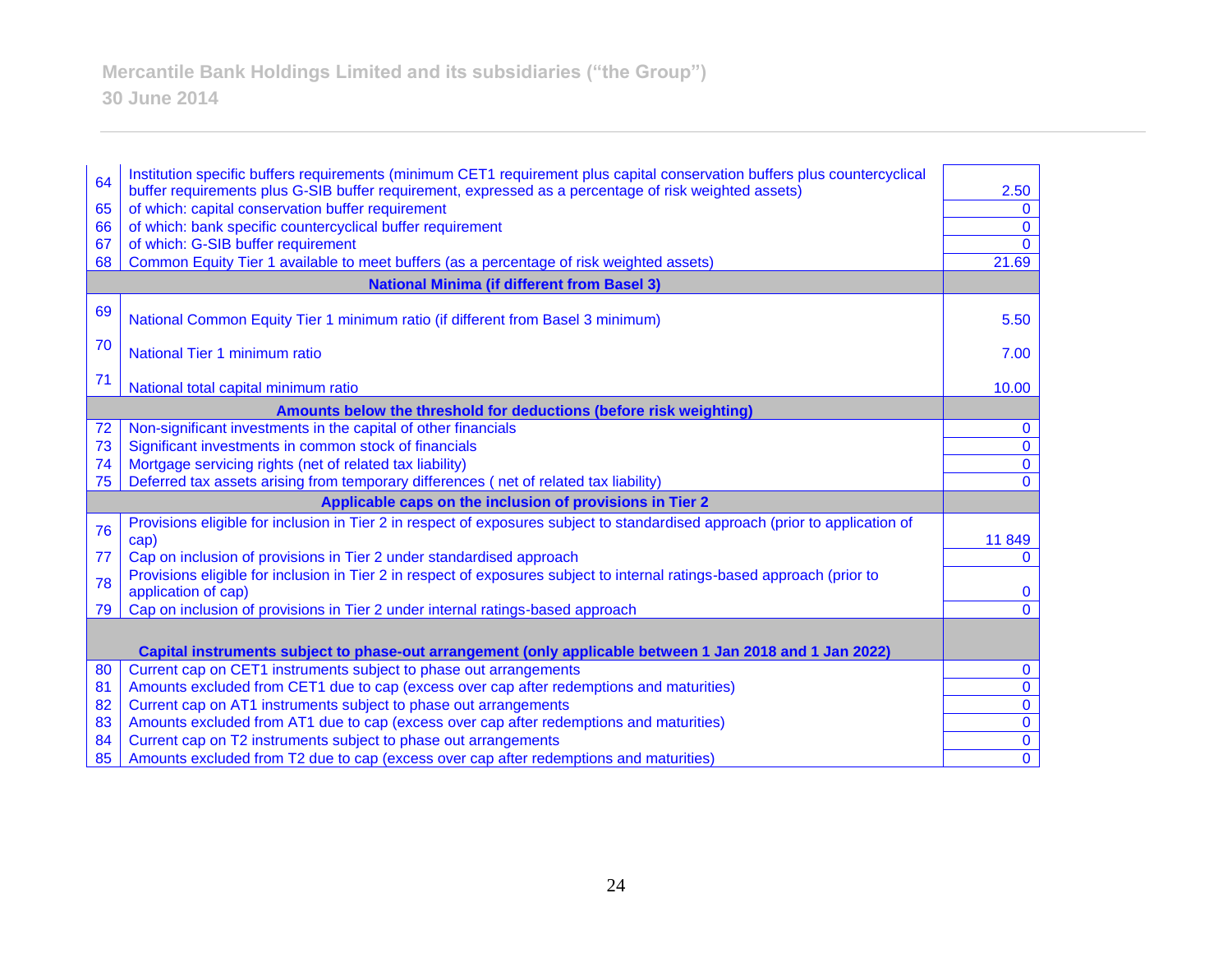#### **ANNEXURE B: MAIN FEATURES DISCLOSURE TEMPLATE**

**Mercantile Bank Group and Mercantile Bank Limited (solo)**

As at 30 June 2014

Set out below is the template that banks must use to ensure that the key features of all regulatory capital instruments are disclosed. Banks will be required to complete all of the shaded cells for each outstanding regulatory capital instrument (banks should insert "N/A" if the question is not applicable).

| Disclosure template for main features of regulatory capital instruments |                                                                                                |                                 |                                         |
|-------------------------------------------------------------------------|------------------------------------------------------------------------------------------------|---------------------------------|-----------------------------------------|
|                                                                         |                                                                                                |                                 |                                         |
|                                                                         | <b>Issuer</b>                                                                                  | <b>Mercantile Bank Limited</b>  | <b>Mercantile Bank Holdings Limited</b> |
| $\overline{2}$                                                          | Unique identifier (e.g. CUSIP, ISIN or Bloomberg identifier for private<br>placement)          | <b>Unlisted</b>                 | <b>Unlisted</b>                         |
| 3                                                                       | Governing Law(s) of the instrument                                                             | <b>Banks Act, Companies Act</b> | <b>Banks Act, Companies Act</b>         |
|                                                                         | <b>Regulatory treatment</b>                                                                    |                                 |                                         |
| $\overline{4}$                                                          | <b>Transitional Basel III rules</b>                                                            | <b>Common Equity Tier 1</b>     | <b>Common Equity Tier 1</b>             |
| $\overline{5}$                                                          | <b>Post-transitional Basel III rules</b>                                                       | <b>Common Equity Tier 1</b>     | <b>Common Equity Tier 1</b>             |
| $6\phantom{1}6$                                                         | Eligible at solo/group/group & solo                                                            | Group and solo                  | Group                                   |
| $\overline{7}$                                                          | Instrument type (type to be specified by each jurisdiction)                                    | <b>Ordinary share capital</b>   | <b>Ordinary share capital</b>           |
| 8                                                                       | Amount recognised in regulatory capital (Currency in mil, as of most recent<br>reporting date) | R1 483 Million                  | R1 207 Million                          |
| $\overline{9}$                                                          | Par value of instrument                                                                        | R <sub>2.00</sub>               | 1 cent                                  |
| 10                                                                      | <b>Accounting classification</b>                                                               | Shareholders' equity            | Shareholders' equity                    |
| 11                                                                      | Original date of issuance                                                                      | 28/03/2002                      | 13/06/1989                              |
| 12                                                                      | Perpetual or dated                                                                             | Perpetual                       | Perpetual                               |
| 13                                                                      | <b>Original maturity date</b>                                                                  | <b>No Maturity</b>              | <b>No Maturity</b>                      |
| 14                                                                      | Issuer call subject to prior supervisory approval                                              | <b>Yes</b>                      | <b>Yes</b>                              |